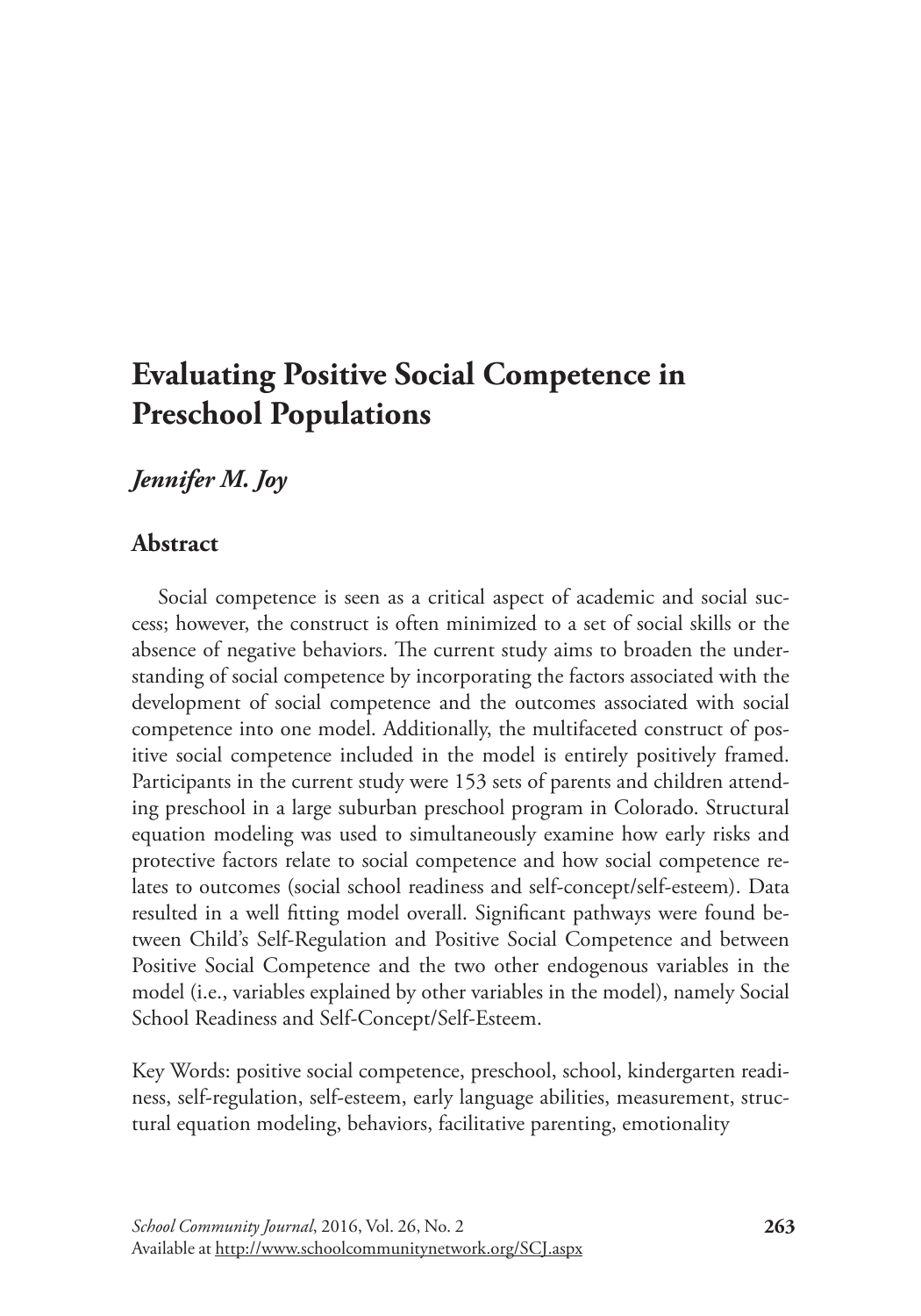### **Literature Review**

Developing social competence is seen as critical to an individual's overall adjustment (Chen, Zhang, Chen, & Li, 2012; Merrell, Streeter, Boelter, Caldarella, & Gentry, 2001). Social competence is influential in a person's feeling of success in several aspects of life including school, relationships, and social interactions. For example, Walker, Garber, and Greene (1994) found social competence to act as a buffer against health problems commonly associated with negative life events. Specifically, children who experienced negative life events and had low social competence demonstrated high levels of somatic complaints, whereas, for children who had high levels of social competence, negative experiences were not related to somatic complaints. One study even showed increased social competence resulting in decreased cardiovascular risk (Boyer & Nelson, 2015). Social competence can also influence school success (Chen et al., 2012; Wentzel, 1991) and self-esteem (Houck & Spegman, 1999; Mota & Matos, 2013), thus providing a strong foundation for positive long-term effects. For instance, one longitudinal study found children seen as socially competent at 16 months continued to be viewed as socially competent through 15 years of age (Campbell, Lamb, & Hwang, 2000).

Conversely, low levels of social competence can contribute to lowered selfesteem (Egan & Perry, 1998), which in turn can contribute to victimization. Egan and Perry (1998) suggested that children who are isolated often end up anxious and submissive in conflicts with others and, therefore, become a main target for bullies. Healy, Sanders, and Iyer (2015) found bullied children had lesser relationships with their peers. Other risks related to deficits in social competence include conduct problems, substance abuse, poor school adjustment, violence, juvenile delinquency, and antisocial behavior (Merrell et al., 2001). Consequently, children with low levels of social competence may be atrisk for long-term negative consequences.

Currently, several barriers hinder the application of truly comprehensive programs to support young children's social and emotional growth. Initially, one major concern was no consensus on the definition of social competence had been reached among researchers (Arsenio & Lemerise, 2001; McConnell & Odom, 1999). Therefore, although social competence is identified as the variable of interest in several studies, few have actually studied the same construct. While current research generally recognizes social competence as a more multifaceted construct (Gagnon et al., 2014), many times the operational inclusion is still minimized because only one measure is used in the assessment process. This results in often reducing the complexity of the construct to a set of social skills or a lack of problem behaviors. Researchers have warned that this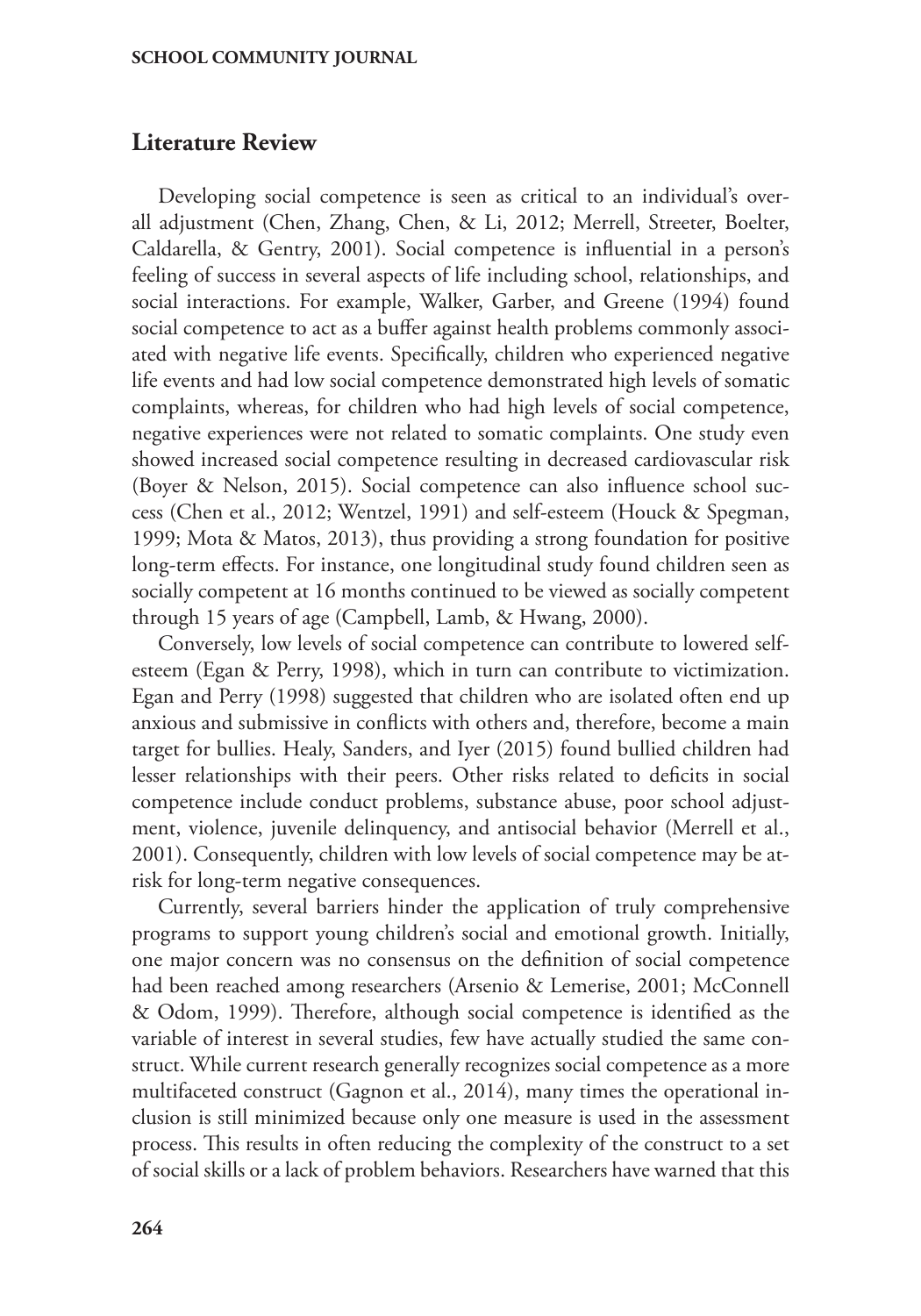minimized construct will not likely translate to social competence (Erdley & Asher, 1999; Pianta & Walsh, 1998). Therefore, investigations are needed that employ social competence as an entirely positive construct. Finally, research on social competence is often limited by methodological factors, such as incorporating only portions of the relevant variables into a study. This parceling does not allow for a more complex understanding of the interrelationship among all of the variables. Furthermore, interactions between the various variables could potentially have a great effect on the conclusions.

The importance of children's emotional and social stability as a prerequisite for entering school has been emphasized frequently by researchers and teachers (Bierman et al., 2008; Blair, 2002; Chang, Shelleby, Cheong, & Shaw, 2012; Pianta & La Paro, 2003). Specifically, a survey completed by the National Center for Early Development and Learning (NCEDL) demonstrated teachers' concerns about how social deficits will impact learning in kindergarten classrooms (Rimm-Kaufman, Pianta, & Cox, 2000). Nationally, 46% of kindergarten teachers indicated that over half of their class arrived without all the necessary abilities to function successfully in the classroom, many of which were social components such as following directions and working in groups. It has been found that one-third of all children have difficulty adapting to school (Rimm-Kaufman et al., 2000) and 13–18% of preschoolers have serious behavior problems (Schell, Albers, von Kries, Hillenbrand, & Hennemann, 2015). The National Center for Education Statistics (NCES) surveyed a national sample of kindergarten teachers and found 84% of the teachers considered a child's ability to express his or her needs and wants to be very important for school readiness, and 60% reported being sensitive to other children's needs and following directions as central to early school success (Blair, 2002). On the other hand, only 10% rated knowledge of the alphabet and 7% endorsed being able to count to 20 as very important to school success (Blair, 2002). Researchers have suggested prekindergarten should provide the social and emotional foundations of kindergarten success (Emanoil, 2000; Schell et al., 2015). Pianta and Walsh (1998) also suggested beginning these efforts before kindergarten. Thus, improving our understanding of social school readiness in preschool populations would lend to this success.

#### Evaluation of Models of Social Competence

My intention was to expand the understanding of social competence. To do this, the aim was to incorporate social competence into a model as an entirely strengths-based construct. In past research, social competence had often been reduced to either a set of social skills or the absence of a negative characteristic (such as problem behaviors or a clinical diagnosis). Therefore, the review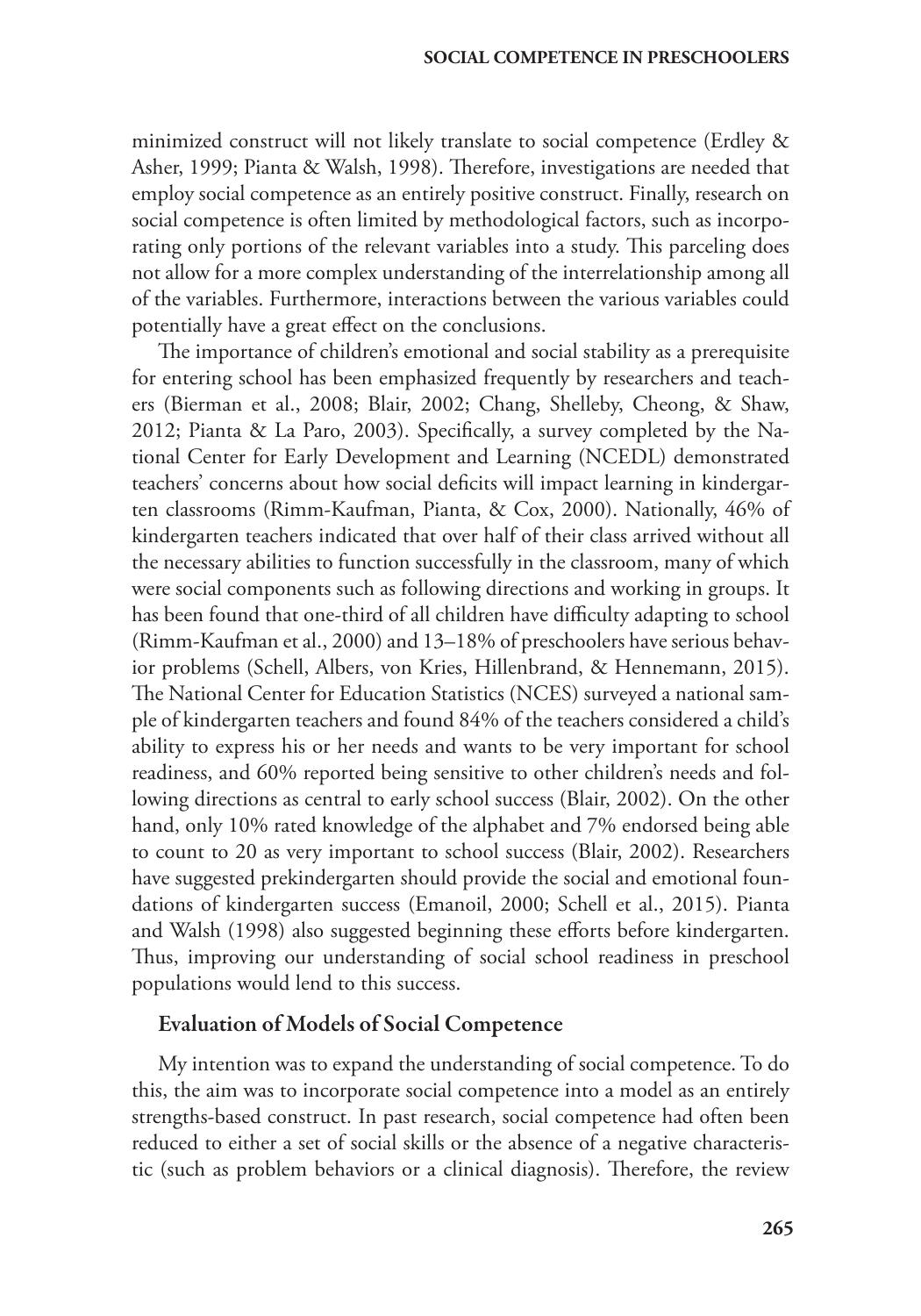of literature also included assessing the ways social competence had been operationalized. Social competence had been expressed as coming from choices made within the individual (active) or perceptions made by observers (passive). Some definitions focus on behavioral social skills (e.g., greeting a friend), others emphasize affective components of social competence (e.g., empathy), and others focus on cognitive aspects of the construct (e.g., problem-solving). In this study, the intention was to include a more comprehensive and entirely strengths-based model of social competence.

Previous theoretical models incorporated varied views of the major elements of social competence, and how these elements interact was explored (Brody, Murry, Kim, & Brown, 2002; Erdley & Asher, 1999; Halberstadt, Denham, & Dunsmore, 2001; Kantor, Elgas, & Fernie, 1993). Some of these models emphasize achieving social goals by integrating cognitive cues with behavioral selections (Erdley & Asher, 1999). Other models incorporate the interplay of context and the individual to understand social competence development (Halberstadt et al., 2001; Kantor et al., 1993). Kantor et al. (1993) built an interpretation of social competence on social acceptance, social interactions, and a sociocultural perspective (which attempts to understand social interaction in context), stating that social competence should be understood as a "dynamic process in which children are active and competent in interpreting subject positions, reading social cues, and assessing cultural knowledge over time and across contexts" (p. 146). Halberstadt et al. (2001) described a model that was comprised of historical, cultural, familial, interpersonal, physical, and emotional contexts spinning together as the individual sends, experiences, and receives messages. This model attempts to emphasize that social interactions are ever changing and is therefore depicted as a pinwheel.

#### Rose-Krasnor's Prism

Despite the large inconsistencies in the definitions used for social competence, one author has proposed an underlying theoretical model for the construct that best aligned with my intention to be both strengths-based and comprehensive. Rose-Krasnor (1997) developed a Prism Model in order to incorporate the various aspects of social competence. The model has been often cited in research (Arsenio & Lemerise, 2001; Denham et al., 2001, 2003; Houck, 1999; McClelland & Morrison, 2003; Vaughn et al., 2000). Four basic types of operational definitions of social competence are described by Rose-Krasnor (1997): social skills approaches to understanding social competence, peer status approaches to understanding social competence, relationship-based approaches, and functional approaches which are generally linked to goal attainment. Rose-Krasnor explained that only emphasizing social skills when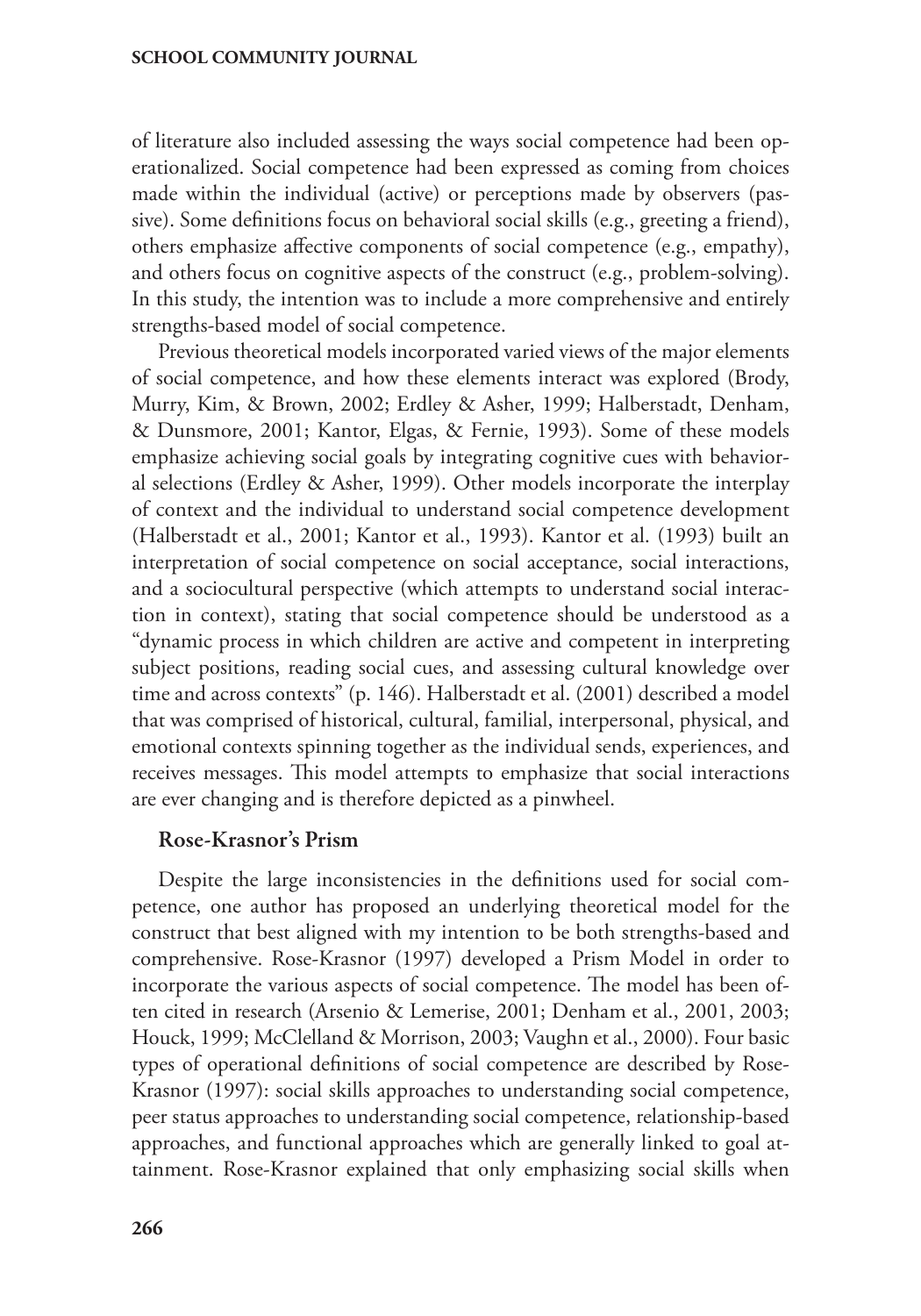operationalizing social competence "fails to see the forest through the trees" (p. 114) by excluding the function or goal of behavior. Some measures of social competence emphasize judgments by peers as indicators. This peer status approach fails to include children's abilities to maintain relationships, and little research evidence suggests more popular children will have more success (Carlson & DesJardins, 2015). Relationship approaches attempt to describe competence through the quality of a child's friendships; however, while friends can be positive influences on children, some may be negative influences. Finally, functional approaches focus on observed outcomes and tend to be context specific. Rose-Krasnor was in favor of combining these aspects, and thus, the prism model was developed. This comprehensive model seemed most compatible with the current author's intention when explaining social competence in a more complete manner. Thus, Rose-Krasnor's theoretical model was selected to guide the definition of social competence in this study.



*Figure 1*. Pictorial representation of Rose-Krasnor's theoretical prism with my observed variables.

Figure 1 shows the hypothesized sections of the model. A is the theoretical level depicting effectiveness (child's ability to obtain desired outcomes and attain goals). Therefore, in my model this level is incorporated as the goals factor of the three-factor structure of social competence. B and C comprise the index level and represent a balance between self and others. This balance could enable children to have successful relationships. Therefore, this level is incorporated into the current study as the relationship factor of the three-factor structure of social competence for the study. D is the skills level and portrays the behavioral and motivational base. Thus, this level is incorporated into the model as the skills factor of the three-factor structure of social competence.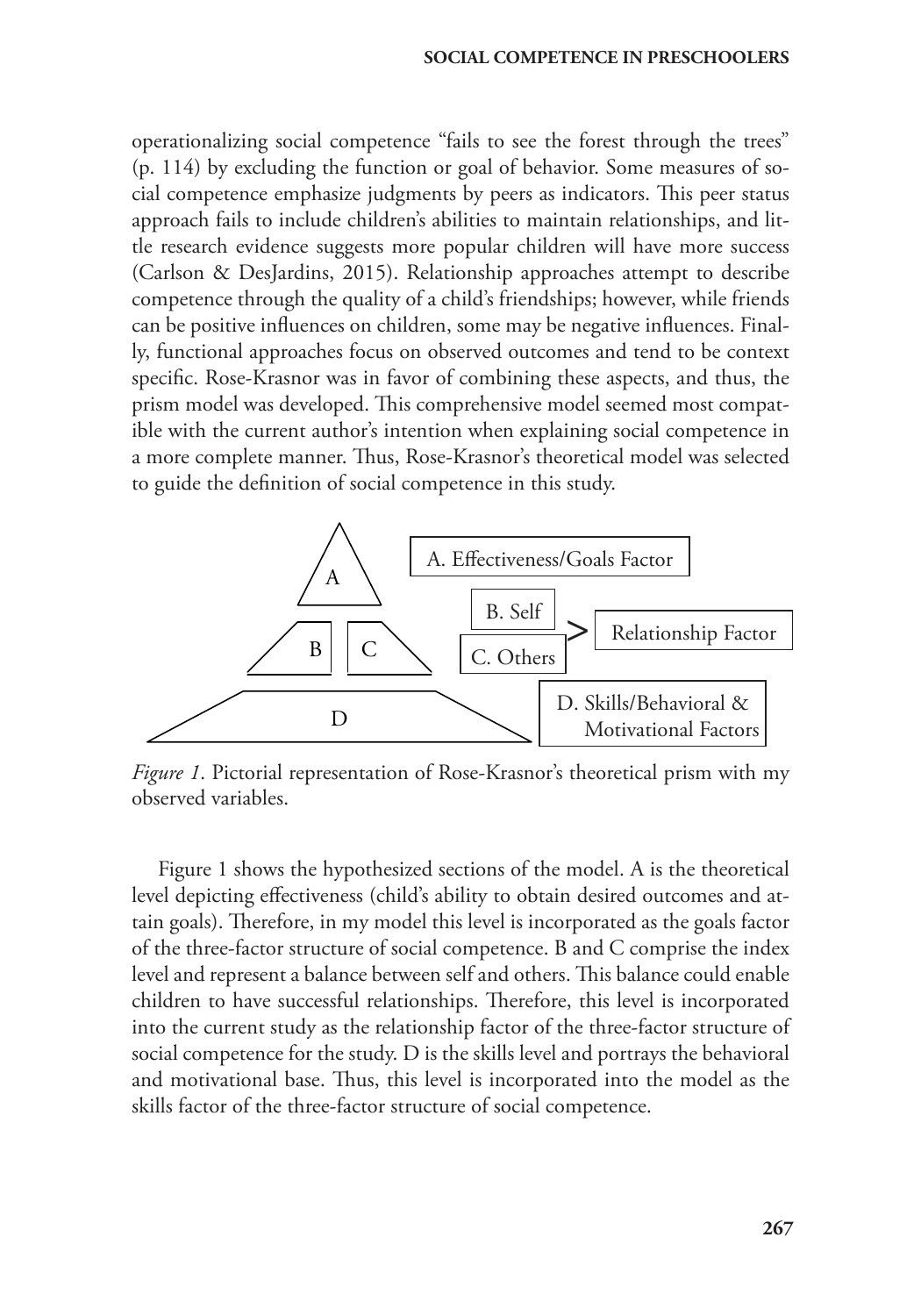### Theoretical Model

The aim of the current study was to evaluate the appropriateness of a positively framed measure of social competence for preschoolers, incorporating aspects of all three tiers of Rose-Krasnor's Prism Model into the construct and then incorporating the construct (called positive social competence) into an overall structural model of social competence including precursors and outcome variables. A comprehensive review of literature indicated social competence in preschoolers is influenced by several factors and, in turn, influences outcome variables. Yet, most research does not operationalize social competence in this comprehensive and multifaceted manner. Thus, my hypothesized model utilized the three-tiered, entirely strengths-based framework for social competence as the main latent variable (construct of interest, not directly measured). Additionally, several relationships were explored using Structural Equation Modeling (SEM). Child's self-regulation, early language abilities, facilitative parenting, and parental emotionality were exogenous variables (determined by causes outside the model) hypothesized to influence the child's positive social competence. Positive social competence, in turn, influences social school readiness and self-concept/self-esteem.

#### Variables Included in Hypothesized Full Model

# *Factors Associated With Development of Social Competence in Current Literature*

*Self-regulation.* Self-regulation of emotion, sometimes referred to as emotional competence, is often seen as a critical tool for the development of social competence (Chang et al., 2012). This includes emotional expressiveness, emotional knowledge, and emotional regulation (Denham et al., 2003) as well as the ability to start or stop activities according to social demands, modulate verbal and physical acts in social situations, delay gratification, and act according to social norms without the presence of adult monitors (Degangi, Breinbauer, Roosevelt, Porges, & Greenspan, 2000; Houck & LeCuyer-Maus, 2002). Researchers have found dysregulated emotions to be predictors of lowered social competence both at school and at home (Chang et al., 2012).

*Early language abilities.* Early language abilities have also been linked to early social competence. Increases in language abilities in the preschool years help children to better understand their environment and positively influences their social interactions with adults and other children (Bredekamp & Copple, 1997). Children with speech/language impairments have an increased risk of problems with social interactions due to their language difficulties (Mc-Cabe & Meller, 2004; Qi & Kaiser, 2004). McCabe and Meller (2004) found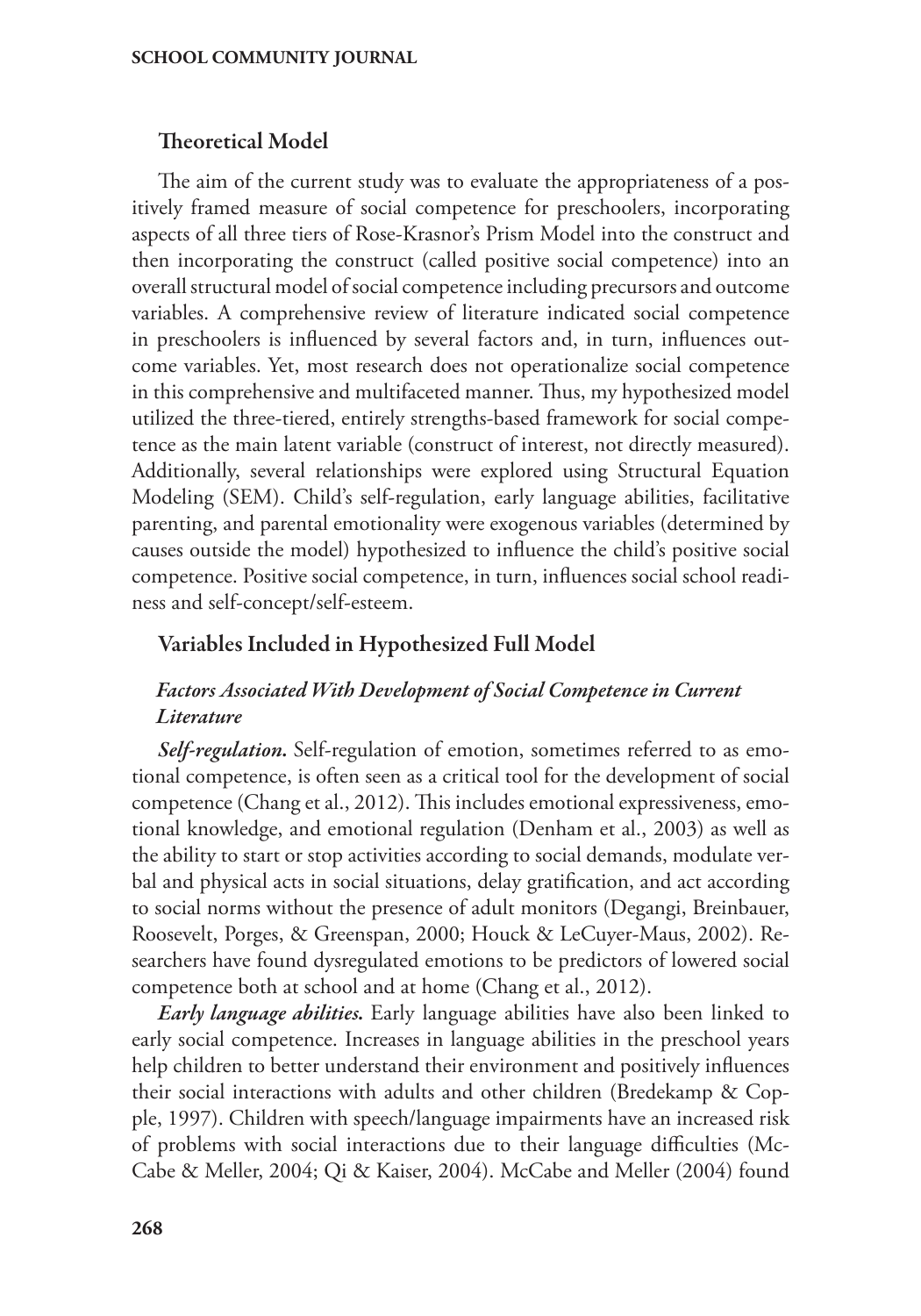preschool aged children with speech/language impairments were regarded as demonstrating less self-control, empathic responding, and assertiveness, and therefore concluded "the speech/language-impaired child may be at a disadvantage for learning and cultivating socially competent behaviors" (p. 320).

*Parenting style.* Parental factors also relate to and influence children's social competence (Altay & Gure, 2012; Eisenberg, Fabes, & Murphy, 1996; Fabes, Leonard, Kupanoff, & Martin, 2001; McDowell, Parke, & Spitzer, 2002; Sawyer et al., 2002). Parental attitudes of rejection—characterized by low levels of trust and being negative toward their children—have predicted lowered social competence in children (Oh, Park, Suk, Song, & Im, 2012). In contrast, supportive, involved, and vigilant parents have been found to influence increased social competence in their children (Brody et al., 2002). Clawson and Robila (2001) concluded that parents who were supportive while still valuing obedience and respect for authority developed the most social competence in their children.

*Parent–child attachment and interaction.* Researchers grounded in attachment theory propose that social competence is developed by promoting security and trust (Barone & Lionetti, 2012; Rose-Krasnor, Rubin, Booth, & Coplan, 1996; Svanberg, 1998). Developing a secure attachment with the primary caregiver, usually the mother, is most often noted as an important factor for later social success (Hedenbro & Rydelius, 2013; Schmidt, DeMulder, & Denham, 2002; Zajicek-Fraber, Mayer, Daughtery, & Rodkey, 2014). Svanberg (1998) indicated securely attached young children demonstrated more positive affect, increased achievement, greater conflict resolution, better positive perception of self, better social competence, and better overall school adjustment.

*Positive parental affect.* Researchers have found children who come from warm and positive home environments are seen as more socially competent (Howell, Graham-Bermann, Czyz, & Lilly, 2010; Valiente, Fabes, Eisenberg, & Spinrad, 2004), thereby linking children's increased social competence to positive affective environments in the home. Eisenberg et al. (1996) found that parents could enhance their child's social competence by encouraging the expression of emotion, providing comfort and other emotion-focused reactions, and reacting by helping the child solve his or her problem. Conversely, maternal depression has predicted lowered social competence in children (Bates, Luster, & Vandenbelt, 2003) and has been seen as a risk factor contributing to children's need for early special education services (La Paro, Olsen, & Pianta, 2002), mainly due to the parent's inability to be emotionally available to the child (Sommer et al., 2000).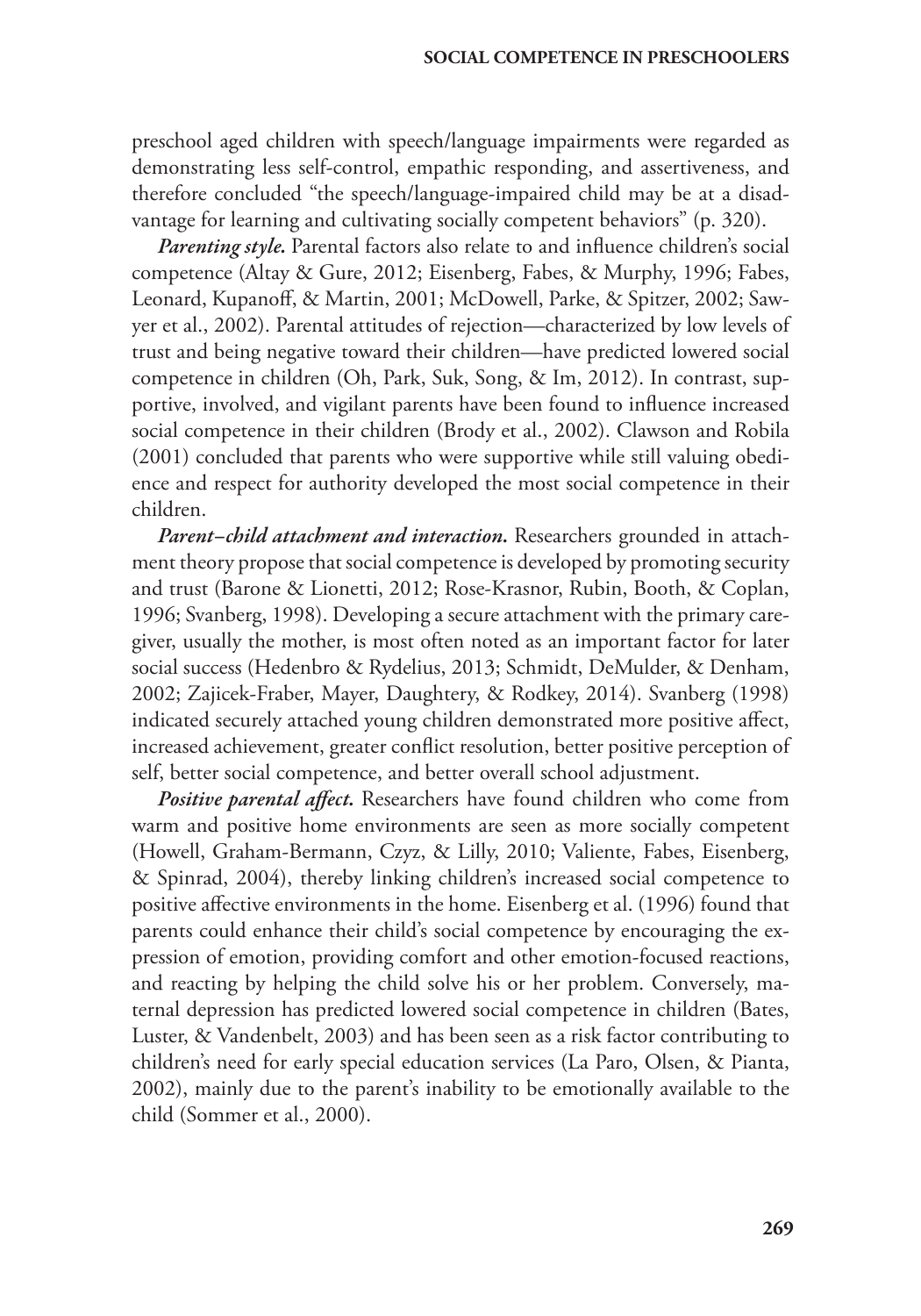#### *Outcomes Associated With Social Competence in the Literature*

*Self-concept/ self-esteem.* Low levels of social competence can contribute to lowered self-esteem (Egan & Perry, 1998) which, in turn, can contribute to victimization. Halberstadt et al. (2001) suggested children with increased selfconcept are less susceptible to the negative consequences of being bullied, since these children are able to effectively generate correct assessments of self based on internal knowledge rather than allowing themselves to become diminished by the negative assessments of others. Similarly, Miller (2013) found sociability self-concept served as a barrier against concerns of violence at school when children are exposed to aggression. Positive self-concept and self-esteem become important foundational elements for learning by positively affecting children's willingness to succeed and persist in difficult situations (Roberts, 2002).

Houck (1999) examined the temporal nature of the relationship between social competence and self-concept, evaluating the ability of social competence to predict subsequent self-concept and the ability of self-concept to predict later social competence. Results demonstrated a significant relationship between a child's social competence score at 12 months and their self-concept score at 24 months, as well as the child's social competence score at 24 months and their self-concept score at 36 months. However, when the variables were reversed, self-concept was unrelated to subsequent social competence. This is evidence of a temporal relationship between early social competence and later self-concept.

*Social school readiness.* Early school success has been shown to predict later academic success (Pianta, Cox, Taylor, & Early, 1999). Therefore, setting up children to succeed in their early schooling experience is critical. Most schools have a system in place to assess the child's "readiness" for school, often utilizing one or more assessment instruments. These instruments are usually achievement focused, assessing number concepts, color naming, general information, and the like. Past research has shown many of these types of screening tests to have low predictive validity for school success (Ellwein, Walsh, Eads, & Miller, 1991). Currently, this remains true, as researchers continue to see academic screenings completed at the beginning of kindergarten unable to predict academic success in first grade (Erhart, 2014). Over time, researchers have shown teachers stressing the importance of social readiness when discussing potential for success in school (Blair, 2002; Sabol & Pianta, 2012). Pianta and La Paro (2003) addressed issues for improving early school success by highlighting potential difficulties children demonstrate early in their schooling, such as problem-solving, independence, and following rules. Readiness on the part of the child, the teacher, the school, the parents, and the community are needed for successful transitions (McWayne, Fantuzzo, & McDermott, 2004; Pianta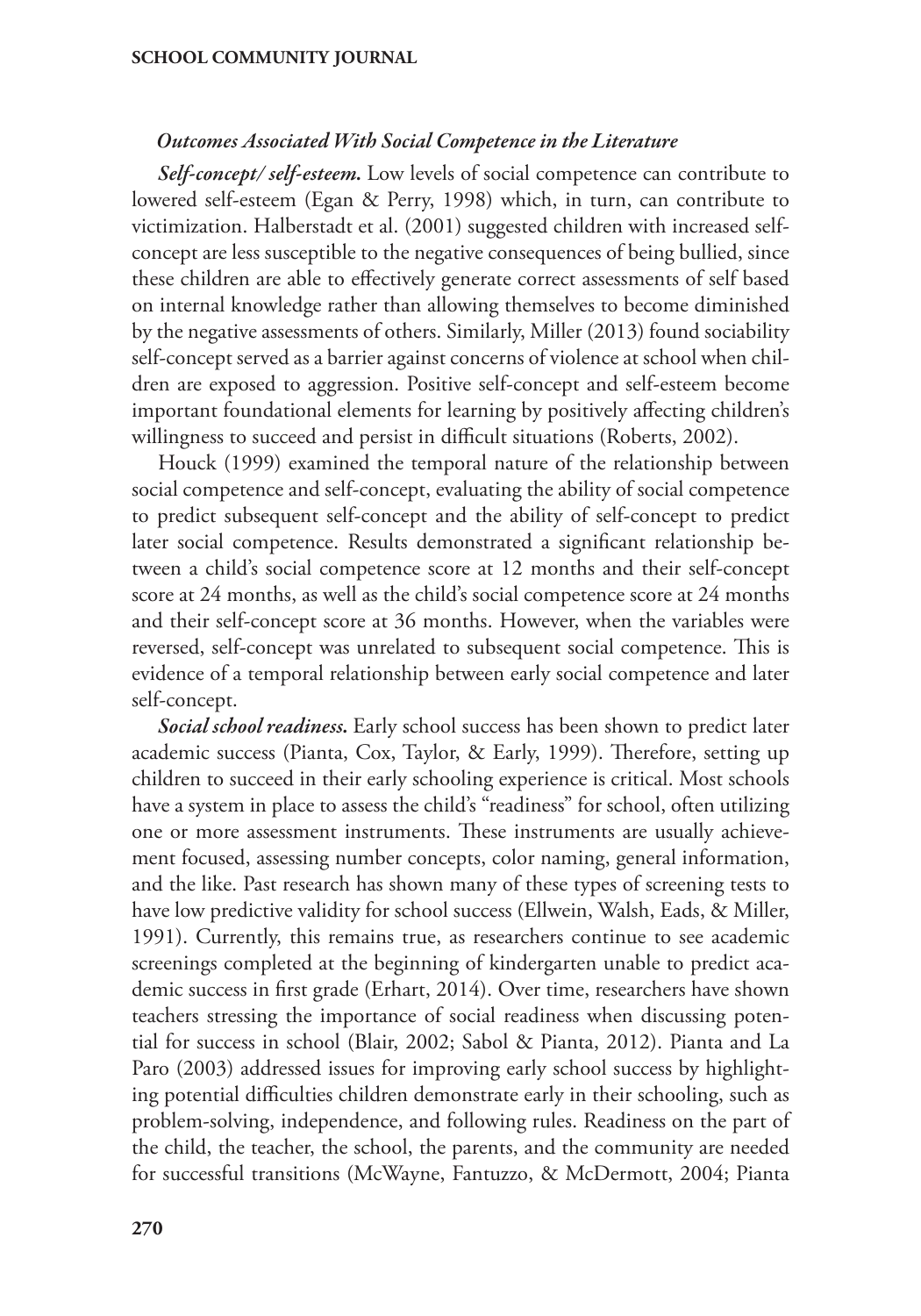et al., 1999; Pianta & Kraft-Sayer, 2003). Readiness should be determined by evaluating the "fit" between the classroom expectations and the child's abilities and needs, rather than a set of acquired skills and experiential knowledge. Thus it appears that, in order to better predict school success, a broadened view of readiness must be incorporated.

Therefore, how might schools address this deficit in social readiness that teachers are expressing is a major concern? My study and model propose social competence as the precursor to readiness at school from a social standpoint. Specifically, as children learn to demonstrate appropriate social skills (e.g., following rules), interact in supportive ways with one another, and become motivated toward goals, the social concerns expressed by educators would likely diminish.

# Purpose of the Study

The aim of the current study is to evaluate the appropriateness of a positively framed measure of social competence for preschoolers and incorporate this construct into a larger, comprehensive model of social competence in preschool populations. In order to incorporate the many variables seen as important precursors to the development of social competence as well as the important outcome variables social competence is seen to impact, a comprehensive review of literature was completed. This review indicates that this project will be the first to conceptualize social competence as an entirely positive construct and assess the "fit" of a completely theory-driven model of preschool social competence. Thus, the current study seeks to evaluate whether the overall hypothesized model of preschool social competence fits the data from the sample.

# The Hypothesized Full Model

## *Initial Inclusion of Items*

After a review of literature on social competence, variables were selected to be included in the hypothesized model. Child's self-regulation, early language abilities, facilitative parenting, and parental emotionality are exogenous variables hypothesized to influence the child's positive social competence. Positive social competence, in turn, is expected to influence social school readiness and self-concept/self-esteem.

## *Operationalizing the Variables*

Measures were evaluated to be included in the survey as either an adoption or an adaptation. This included searching the assessments available on the shelves and on microfiche at the university library; researching available measures from major assessment companies; reviewing the instruments used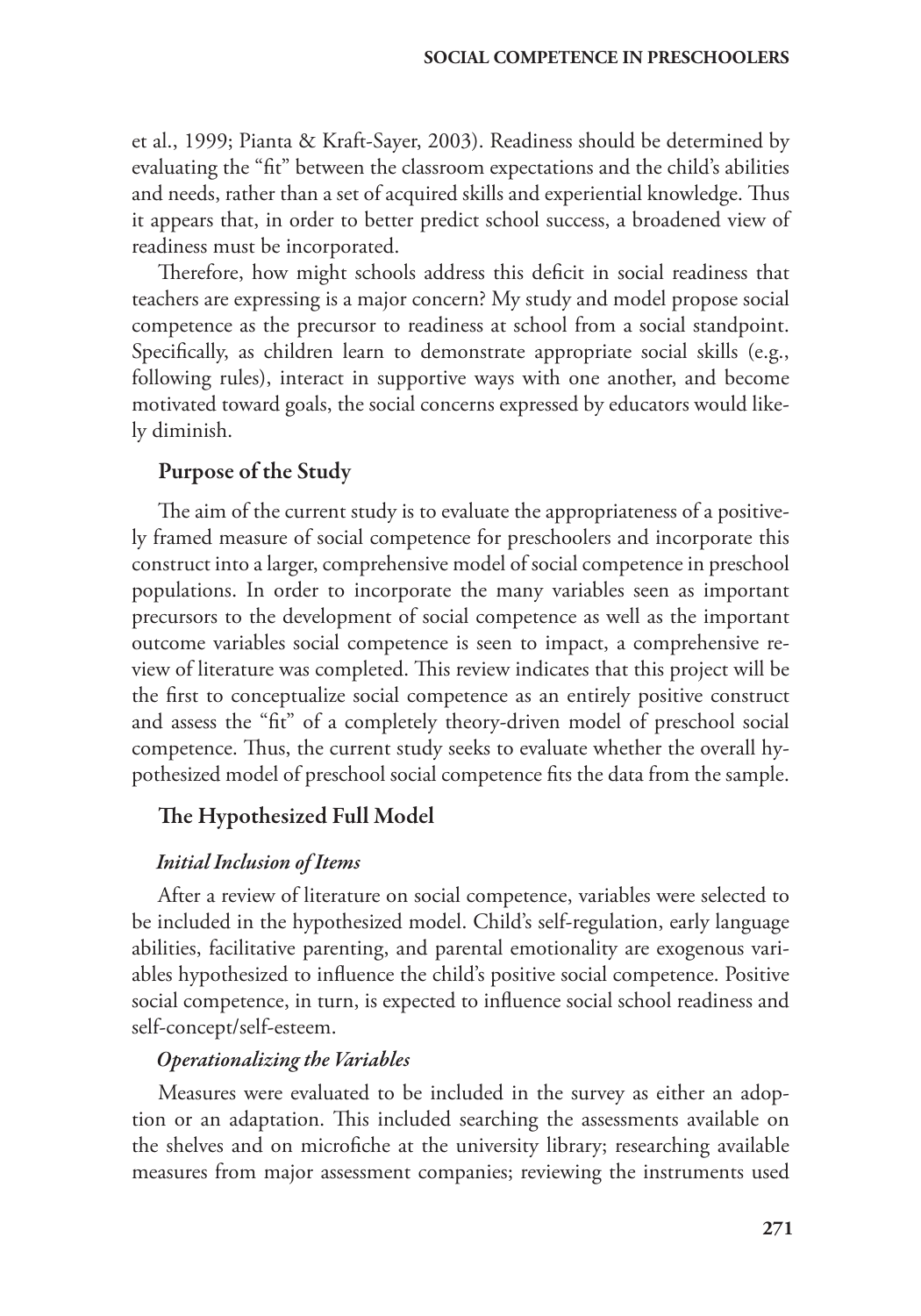in current research studies of preschool social competence from the review of literature; searching the Buros Mental Measurements online, ERIC, and PsychLit; and general online searches through the Internet. Since the measures were to be combined to develop the parent-report survey, lengthy measures would not be practical nor would measures that cannot be used or adapted into a parent-report response format. When choosing scales, additional considerations were also deliberated, including whether the instrument had been found to be valid and reliable for use with similar samples in the past and if the items on the measure were in alignment with the strengths-based framework.

*Early language abilities.* Early language abilities were assessed with items from the Communication subscale of the Ages & Stages Questionnaires (2nd ed., Squires, Potter, & Bricker, 1999). Communication is one of the six subsections on the survey and assesses vocalizing, listening, and understanding. The Communication subscale is a parent-report form used with children from 4 months to 60 months of age and provides three options for responses  $(2 = yes, 1)$  $=$  sometimes,  $0 =$  not yet). Items were selected to align with the ages of children in the study. Initially, a total of 10 items were included in the survey. Specifically, each question pertains to the child's ability to comprehend language, the child's ability to understand semantics of language, or the child's ability to speak or vocalize. Higher scores represent stronger language abilities. Four items were totaled to represent comprehension, four items were totaled to represent language production, and two items were totaled to represent semantics.

*Self-regulation.* Self-regulation was measured with parent-report items adopted from three subscales of the Children's Behavior Questionnaire Short Form (CBQ–SF; Rothbart, 2000). Each subscale is comprised of six 7-point items (1 = extremely untrue to 7 = extremely true) representing Falling Reactivity/Soothability, Attentional Focusing, and Inhibitory Control. The CBQ–SF is a Likert-type parent-report form appropriate for parents with children between three and seven years old. The Falling Reactivity/Soothability subscale measures a child's ability to recover from peak stress, excitement, or general arousal. The Inhibitory Control subscale is a six-item subscale measuring the child's capacity to plan and to suppress inappropriate approach responses. The Attentional Focusing subscale measures the child's ability to remain focused on task-related activities.

*Facilitative parenting/Parent–child interaction and attachment.* Parent– child interaction (attachment) was assessed with eight 4-point items  $(1 =$ strongly disagree to 4 = strongly agree) developed from a scale designed to be consistent with the guidelines for observation of parent–child interaction of the Trandisciplinary Play-Based Assessment (TPBA; Linder, 1993) model. This model is a strengths-based system for assessing young children through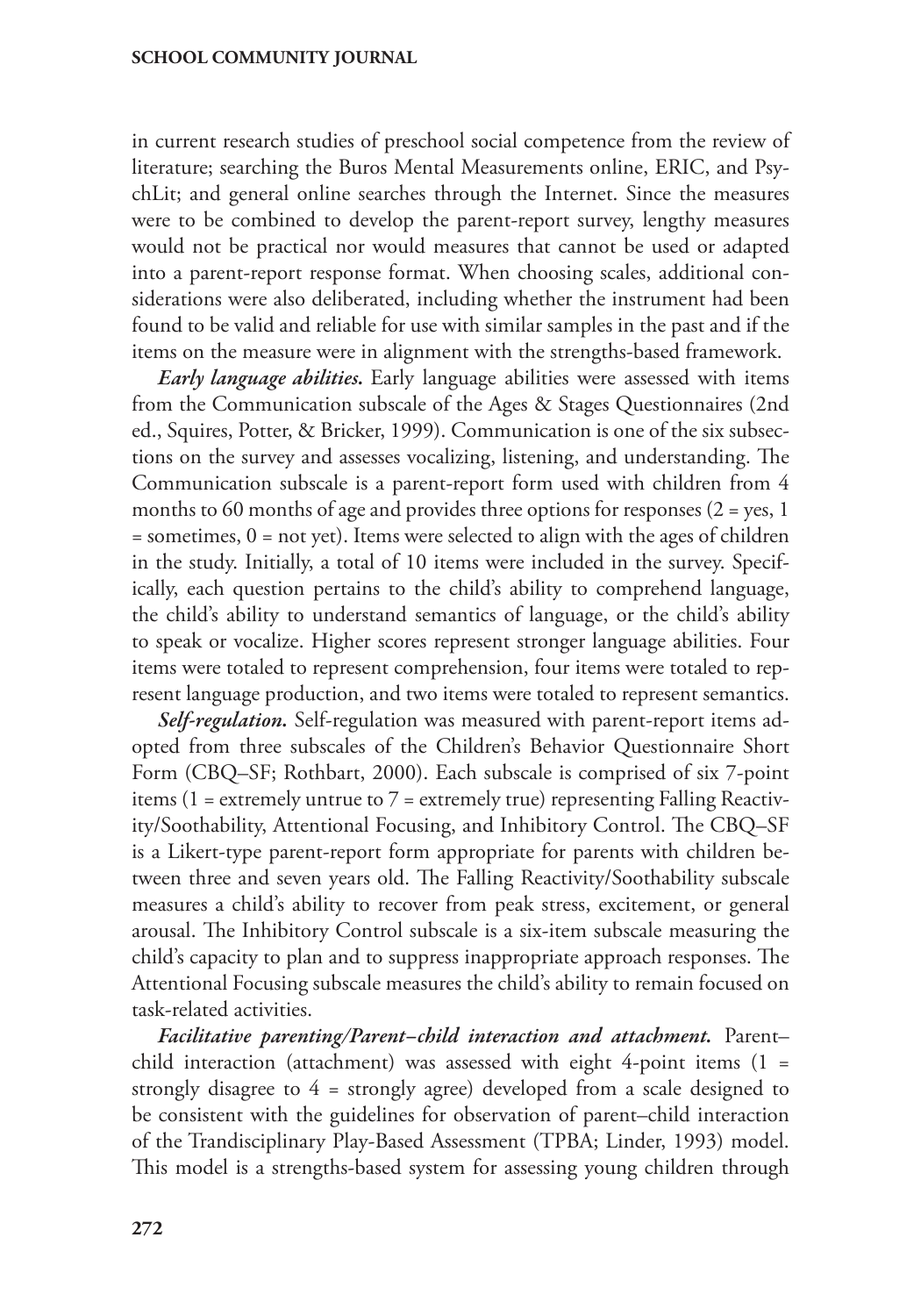observation and interaction with the child and the child's parent. Four domains are assessed using TPBA: communication and language, cognitive, sensory–motor, and social–emotional. Each domain is separated into various sections, and guidelines are provided to guide the assessment of each domain. The parent–child interaction section is a subcomponent of the social–emotional domain that provides information about attachment, separation, and individuation behaviors of the child and parent. The guidelines suggested in the TPBA manual were used to develop the eight 4-point (1 = strongly disagree to 4 = strongly agree) survey items for this section of the survey in the current study. Higher scores suggest a more favorable parent–child relationship. Past research has demonstrated support for TPBA's concurrent validity (95% agreement with standardized measures; Myers & McBride, 1996) and interrater reliability (Friedli, as cited in Linder, 1993) for use with young children.

*Parenting style*. Parenting Style was measured with ten 4-point items (1 = strongly disagree to 4 = strongly agree) incorporating items from the Nurturing and Expectation subscales of the Parent Behavior Checklist (PBC; Fox, 1994). The Expectation subscale measures a parent's developmental expectations for the child (e.g., "My child should be able to use the toilet without help") and the Nurturing subscale measures the parent's strategies used to promote their child's psychological growth (e.g., "I read to my child at least once a week"; Fox, 1994). Studies have utilized this measure to evaluate parenting style (Brenner & Fox, 1999; Nicholson, Anderson, Fox, & Brenner, 2002). The total scale has 50 Expectation items and 20 Nurturing items. Previous research with parents of preschool children has demonstrated Cronbach's alpha's of .97 for the Expectations subscale and .82 for the Nurturing subscale with a large sample (*n* = 1,056; Brenner & Fox, 1998).

The two subscales represent supportiveness (nurturing subscale) and demandingness (expectation subscale) consistent with definitions of parenting style (Darling, 1999). High levels of nurturing and expectation have been shown to influence increased social competence; therefore, higher scores will represent more nurturing and expectation. For the current study, five items were selected from each scale based on the factor loadings for each item in past research (Fox, 1994). Five items from the Nurturing subscale and five items from the Expectations subscale were each totaled for use in the current study.

*Parental emotionality: Parental positive affect.* Parental positive affect was measured with the Positive Affect subscale of the Adult Temperament Questionnaire (Evans & Rothbart, 2007). The subscale is divided into three factors representing frequency and duration of positive affect (4 items), intensity of positive affect (4 items), and threshold of positive affect (3 items). All 11 items were measured using a 6-point self-report scale  $(1 =$  never to  $6 =$  always). The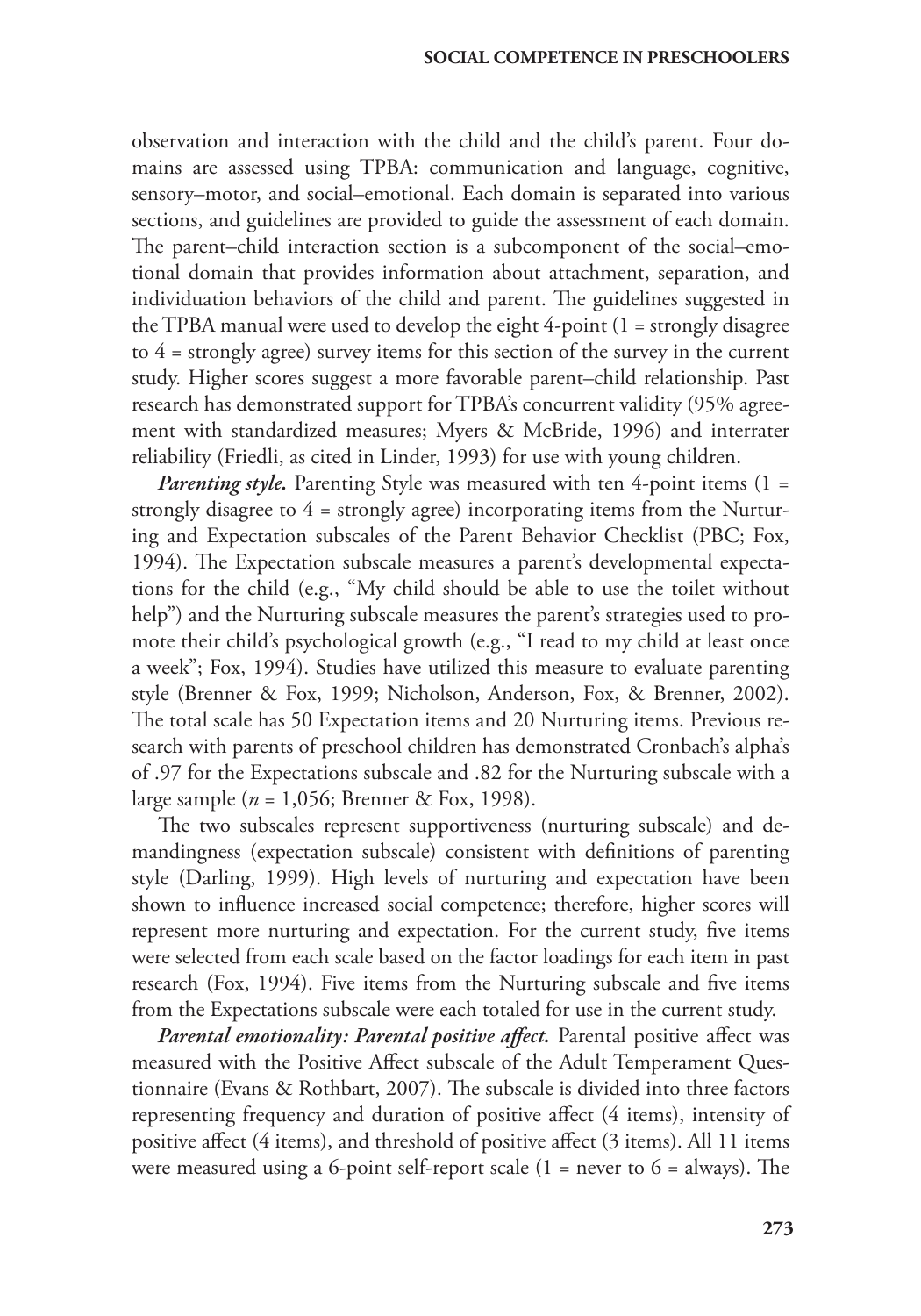Positive Affect scale was shown in previous research to demonstrate good internal consistency for a sample of 258 undergraduates (Cronbach's alpha = .84; Evans & Rothbart, 2007). In the current study, each of the subscales represented one indicator variable (variable directly observed or measured).

*Parental emotionality: Maternal/parental depression.* Depression was measured with an eight-item, 6-point scale  $(1 =$  never to  $6 =$  always) I developed to correspond to the diagnostic criteria set by the Diagnostic and Statistical Manual of Mental Disorders, fourth edition (DSM-IV-TR; APA, 2000). Higher scores are indicative of higher levels of depressive symptoms. One of the nine criteria, used to assess suicidal ideation, was omitted due to the intrusive nature of the question content. The DSM-IV-TR criteria indicate diagnosing major depression is five of nine criteria are met. Therefore, eight Likert-type items were able to capture the overall relative depression level of the participant. The items were summed in order to produce one indicator variable. Higher scores represent higher levels of depressive symptoms. Past measures constructed to coincide with the DSM diagnostic criteria for major depression have produced valid and reliable results for adults (Zimmerman, Sheeran, & Young, 2004).

*Positive social competence: Skills.* Recalling Rose-Krasnor's prism, the skills tier was assessed with five 5-point (1 = never to 5 = always) items representing common preschool social skills. Parents were asked to respond to each item twice, first regarding their child's ability to execute the particular skill, and second regarding the frequency with which the behavior is executed by the child. Only the five knowledge items were included in the analysis, although assessing the frequency has provided valuable information for interpretation of results.

*Positive social competence: Relationships and goals.* The other two hypothesized factors of positive social competence were assessed with the Social Competence subscale of the Developmental Profile (Version P; Fabes et al., 2003), used to measure two factors of positive social competence. The Social Competence subscale is a six-item positively worded subscale. Three items deal with relationship abilities and were hypothesized in the current study to relate to Rose-Krasnor's (1997) index level. The other three items relate to outcomes and goals and are hypothesized in the current study to represent Rose-Krasnor's theoretical level.

*Social school readiness: Peer and classroom attitudes.* Children's peer-related and classroom-related subsets of the Purdue Social Attitude Scales for Preschool Children (PSASPC; Cicirelli, 1977) were used to assess social school readiness. The PSASPC is a pictorial self-report measure that aims to address children's attitudes toward the classroom and their peers. PSASPC was developed to be based on Baumrind's 1972 theory of instrumental and expressive competencies. The model incorporates the child's attitude toward peers and the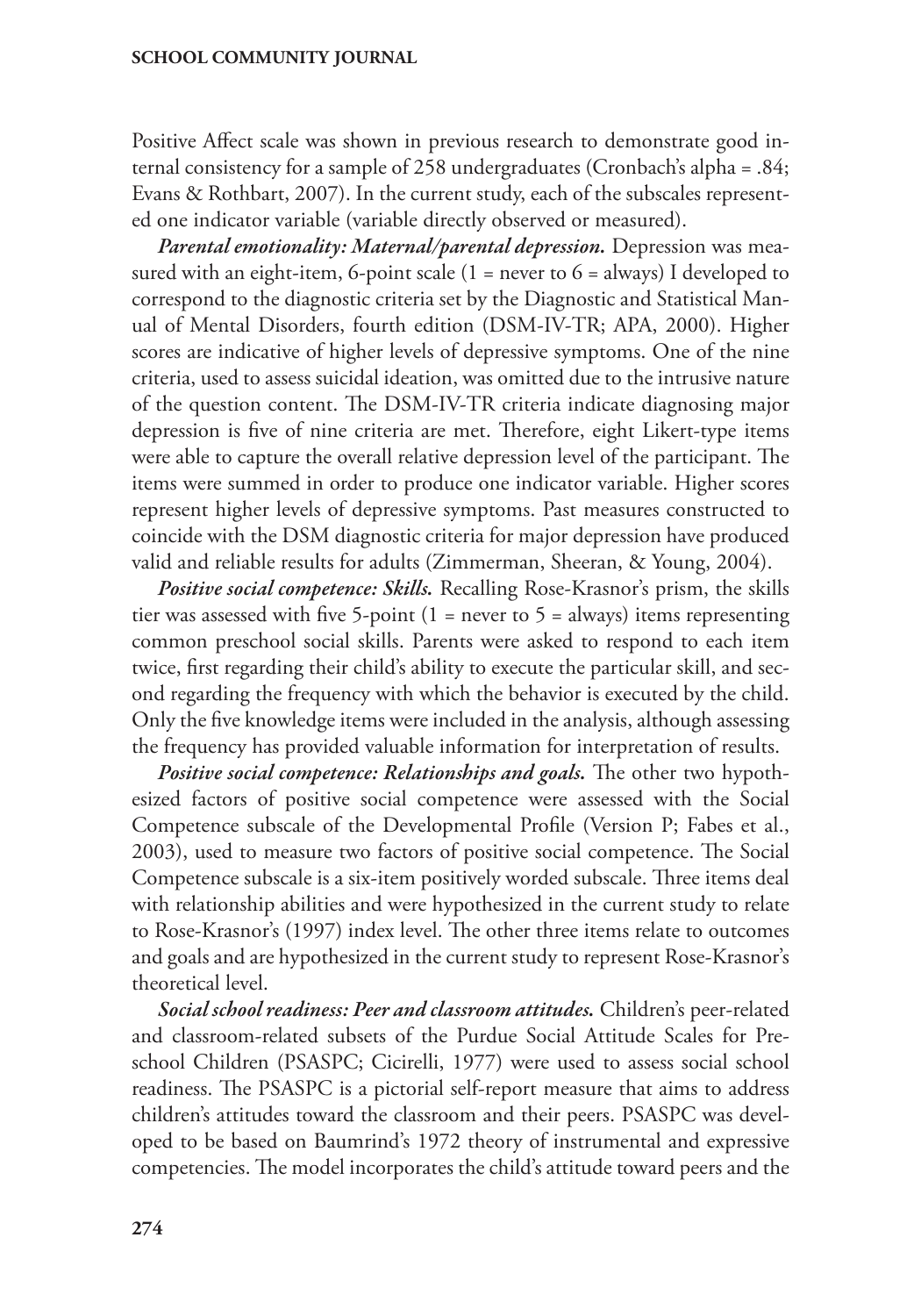child's attitude toward school to align with the literature advocating that school readiness be measured by assessing the child's willingness and acceptance of the school environment. During psychometric testing, 100 preschool aged children were given the PSASPC. Internal consistency reliability for the group was calculated to be .93; internal consistency reliability for the peer and school subscales were .80 and .74, respectively (Cicirelli, 1977).

In my study, the items from the PSASPC were selected to align with Pianta's (2003) research recommendations that we change our emphasis on skills when assessing children's readiness and focus more on the child's perception of the school environment. Two 10-item subscales were included. Parents were provided instructions on how to administer the subscales to the children. Ultimately, these items were not included in the final analysis (see changes to model section for further explanation).

*Social school readiness: Fit in the school.* The third factor of social school readiness, namely fit in the school, was measured by three 4-point (1 = strongly disagree to 4 = strongly agree) items corresponding to the Social Attention subscale of the BASE: Behavioral Academic Self Esteem-A rating scale (Coopersmith & Gilberts, 1982). The items were adapted to be assessed through parent report. The social attention factor measures how well the student "fits" into a school environment (Coopersmith & Gilberts, 1982). For the current study, the items included to measure this variable assessed how well the child cooperates with others, the child's positive view of school, and their ability to talk and listen at appropriate times. Current research is just beginning to evaluate the optimal dimensions of this variable. Thus, these variables were chosen because they have been used to evaluate "fit" in past studies (Warash & Markstrom, 2001).

*Self-concept/Self-esteem: Behavioral academic self-esteem scales.* Self-concept/ self-esteem was assessed with seven parent-report items adapted to correspond to the Self-Confidence, Social Attraction, and Success/Failure subscales of the BASE: Behavioral Academic Self Esteem-A rating scale (Coopersmith & Gilberts, 1982). The measure was selected because the subscales align with aspects of self-concept in the preschool age group in the current literature. The Self-Confidence factor measures the child's expression of their accomplishments. The Social Attraction factor measures how well the child works with peers and how well he or she describes himself or herself. The Success/Failure factor measures how well the child copes with correction or failure. Although the BASE was developed over 30 years ago, more recent use of the BASE with a population of three- to five-year-olds demonstrated good internal consistency represented by Cronbach's alpha's of .97 for success/failure, .85 for social attraction, and .83 for self-confidence (Warash & Markstrom, 2001). Furthermore,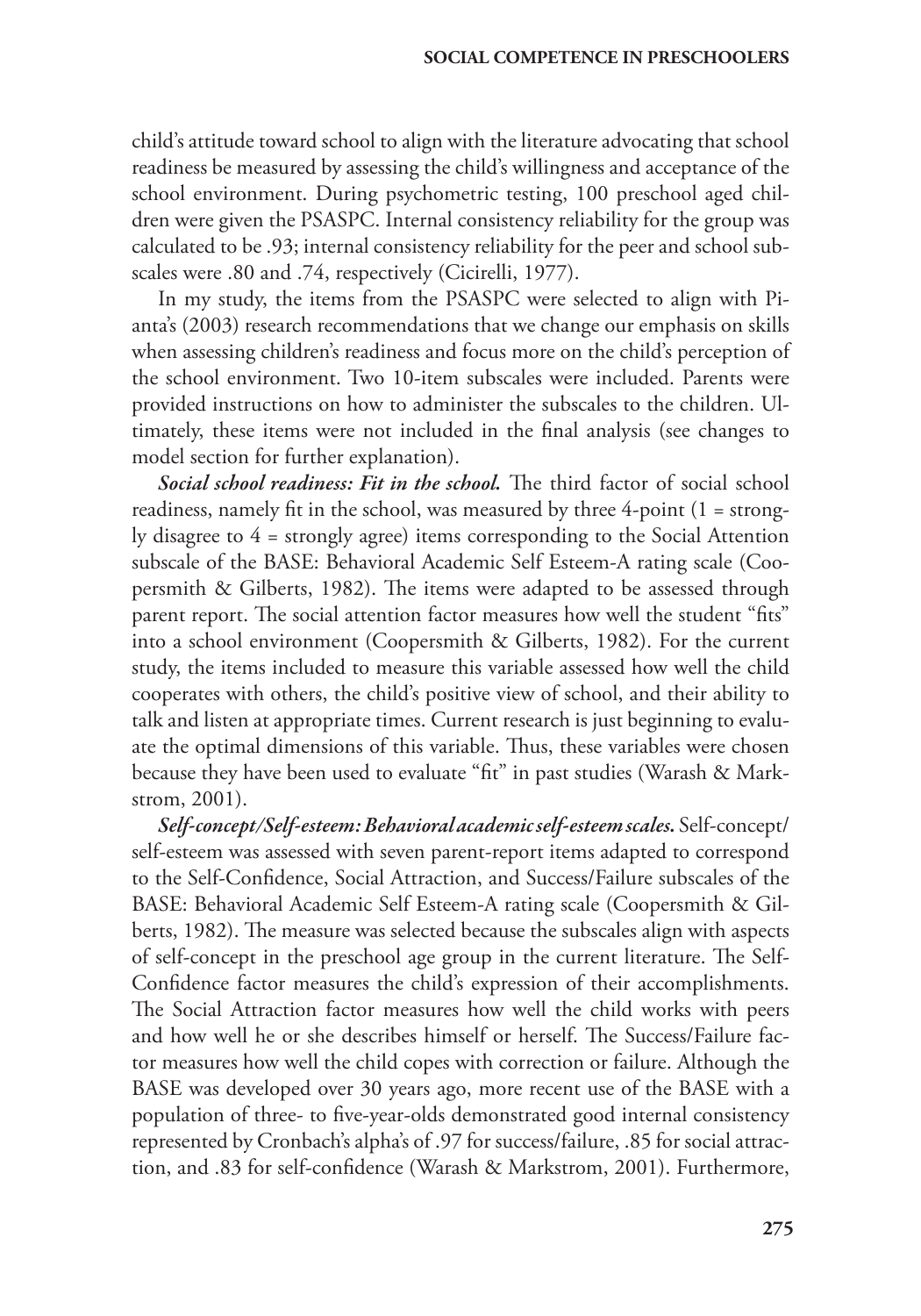newer measures to assess preschool self-concept/self-esteem would be optimal, but after thorough review of available instruments, the BASE was selected because it is most closely aligned with the desired construct. Cronbach's alpha for these indicators' variables for the current study were .71 for self-confidence, .79 for social attraction, and .58 for success/failure.

# **Method**

#### Participants

Participants in the current study were sets of parents and children attending preschool in a large suburban preschool program in Colorado; 163 parents returned either fully or partially completed surveys. In the case of partially completed surveys (*n* = 10), participants were included in the portions of the analysis where they had complete information, but not in the final analysis; 153 participants were included in the final analysis. Children ranged in age from two years to six years, and parents ranged in age from 20 to 60 years of age. Data were collected pertaining to 71 male and 63 female children (demographic information on gender was not completed by the parent in some cases).

#### Procedure

Two pilot studies were completed prior to the analysis for the current study. The purpose of the first pilot study was to assess the psychometrics (validity and reliability analyses) in order to evaluate the appropriateness of the measures for the population. Also, any modifications needed could be made before the full study was conducted. Although 130 sets of materials were distributed to the sites, only 12 surveys were returned for that pilot study. Due to the very low response rate, no analysis could be conducted. Similarly, low response rates on previous research with parents of preschoolers supported the need to change the method for distribution of the surveys from returning surveys to a classroom teacher to allowing completion online, also.

This change in distribution was made for the second pilot study. In order to distribute materials via the Internet, the child-report scales had to be used without the pictures. The questions were read to the child by the parent, and the child was asked to respond with a "sad face" or "happy face." Thus, the main purpose of that pilot study was to assess the reliability of scores from the modified scale for the population. The survey was distributed to parents of preschool aged children through listserve and email networking. Thus, nonresponse error cannot be calculated. Again, participation in the study was limited. A total of 37 participants completed the full online survey (survey items are available from the author upon request). Cronbach's alpha was calculated for the two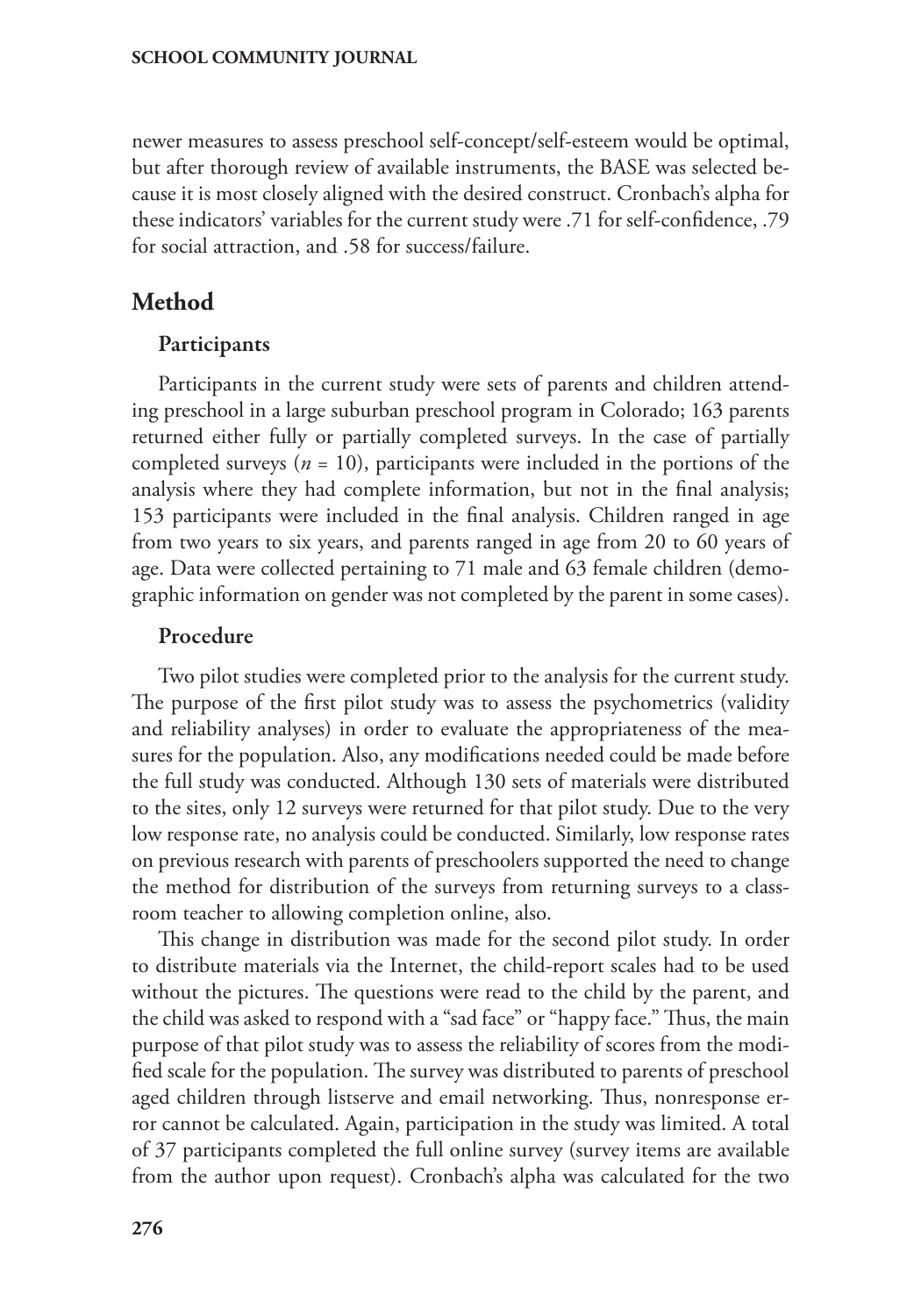indicators which included items from the modified scale. Both indicators demonstrated internal consistency in responses from the participants above the .70 cutoff. Thus, despite the necessary modification to the scale, the data demonstrated adequate reliability in the responses.

For the full (current) study, preschool teachers disseminated the surveys, and parents completed the survey by using an online link. They could also choose to participate by handwriting the responses to the survey, and the data would be entered later by the researcher. A total of 163 surveys were returned; 10 of the 163 returned surveys were missing information, so they were not included in the analysis of the full model. Structural equation modeling (SEM) was used to analyze the results. SEM allows for the use of multiple indicators (such as items or subscales) to represent one construct and is recommended for analyzing research in education and psychology (Keith, 1999) since it enables researchers to conduct a comprehensive analysis, including many variables of interest as multifaceted constructs.

#### *Evaluation of Theoretical Constructs*

Internal consistency analyses were evaluated for the data for each indicator variable by calculating Cronbach's alpha. Then, the covariance matrix and the asymptotic covariance matrix were produced. These matrices were used to conduct a confirmatory factor analyses (CFA) for each latent variable. Items producing low reliability estimates in relation to the rest of that scale were considered for exclusion from subsequent analysis in order to improve the overall internal consistency for the scale. Conventionally, Cronbach's alpha should be at or above .70 for adequate evidence of reliability (Cohen & Swerdlik, 1999). Since the model developed to be analyzed using SEM is theoretically derived, the general practice is to only make modifications that align with the overall theoretical framework (Hox & Bechger, 2007). Therefore, I made the decision to include or exclude an item on a case by case basis, considering both psychometric properties and the necessity of the item for the overall theoretical framework of the model. Next, informal exploratory factor analysis (EFA) was used to evaluate the basic structure of the indicators on each latent variable. Finally, CFAs were conducted for each latent variable as well as for smaller sections of the model.

#### *Changes to the Model*

At each step of the above process, considerations were made to modify scales and items within scales. Changes were made only when practical reasoning suggested the change was appropriate (Hox & Bechger, 2007). Thus, some items within indicators and whole indicators were deleted; however, the integrity of the original theoretical model did not change. Specifically, the Early Language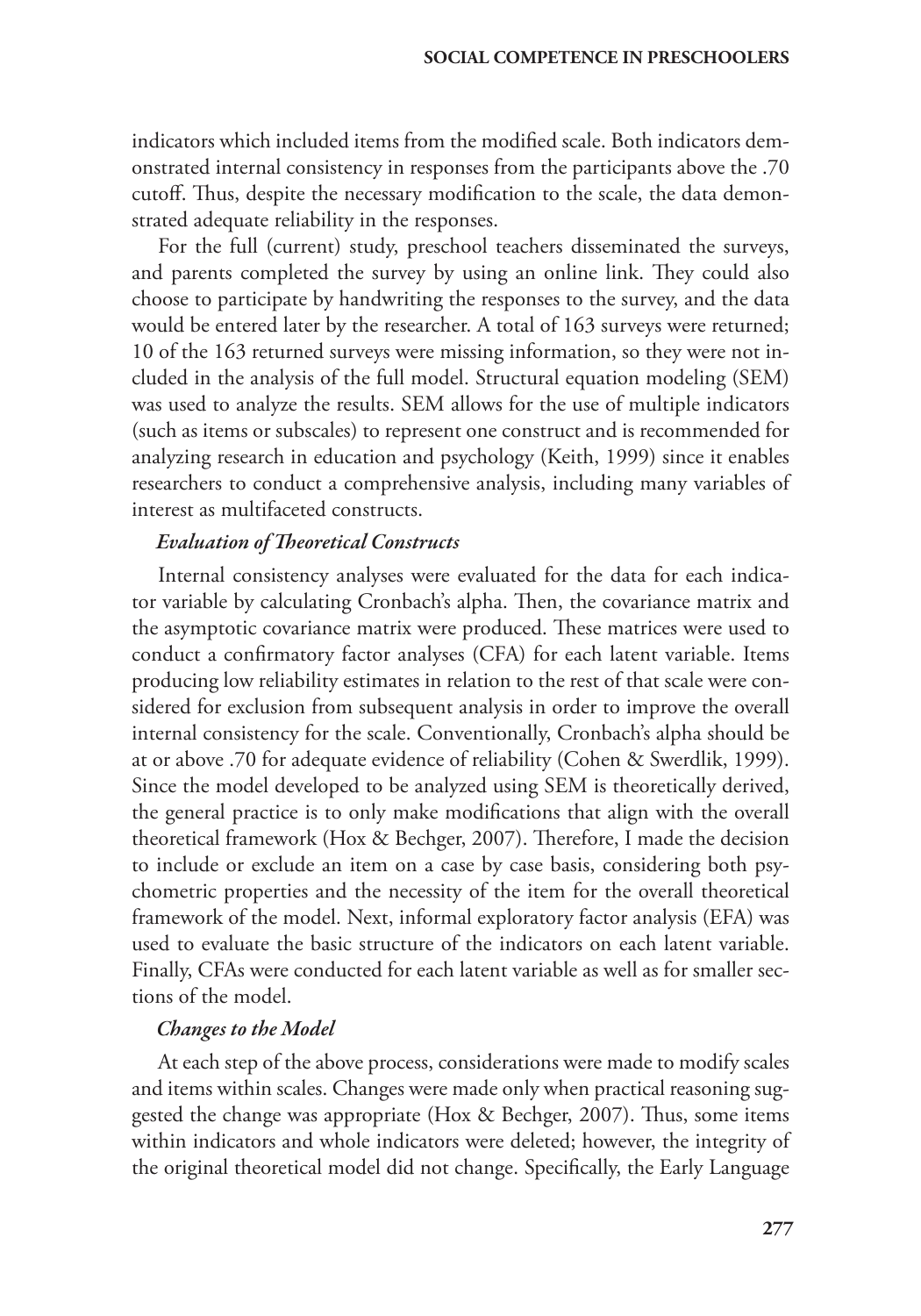Abilities scale was modified by dropping four of the original items. The nature of the scale assesses language abilities for children progressively, such that the early items measure more simplistic language abilities, and the latter items evaluate more complex language abilities. Since the sample in this study was more representative of older preschool-aged children, as addressed in the demographic section, the earlier items were very skewed, thereby lacking variability in the responses. Based on this practical understanding of the population, this scale was reduced to measure abilities more appropriate to the sample.

Assessing the reliability for the items by scale, a few items were selected for exclusion because the items did not appear to be accurately evaluating the trait in question for the sample. One item each from two of the indicator scales was deleted (one from the parent–child interactions scale of the latent variable facilitative parenting, one from the threshold of positive affect scale of parental emotionality), as was one of the four indicator scales (intensity of positive affect) from the parental emotionality latent variable.

Additional modifications were made during an evaluation of the CFAs for smaller sections of the model. During this process, it became apparent that the two child-report indicators for social school readiness were not consistent with the rest of the model. While children demonstrated reliable responses amongst their own answers, the overall scales were not consistent with the rest of the parent-response items. Thus, both indicators were eliminated and the three remaining items, originally combined to make up the third indicator of social school readiness, were used as indicators for social school readiness.

Lastly, one item became problematic when the model relating the exogenous variables with positive social competence was evaluated. Using a Pearson correlation to investigate the covariance between the items on the child selfregulation scales with the items on the positive social competence scale, it was found that a large covariance between the indicator variable positive social competence skills was causing a problem with the model. Further analysis suggested that the problem was due to the similarity between an item on the skills scale and the inhibitory control scale. Since the item from the skills scale appeared to be more problematic in relation to other items in the model, it was eliminated from the scale.

# **Results**

Prior to the analysis of the hypothesized model, confirmatory factor analysis (CFA) was used to evaluate the appropriateness of a three-factor construct for positive (or entirely strengths-based) social competence for a sample of preschool aged children. Recalling Rose-Krasnor's Prism Model, three dimensions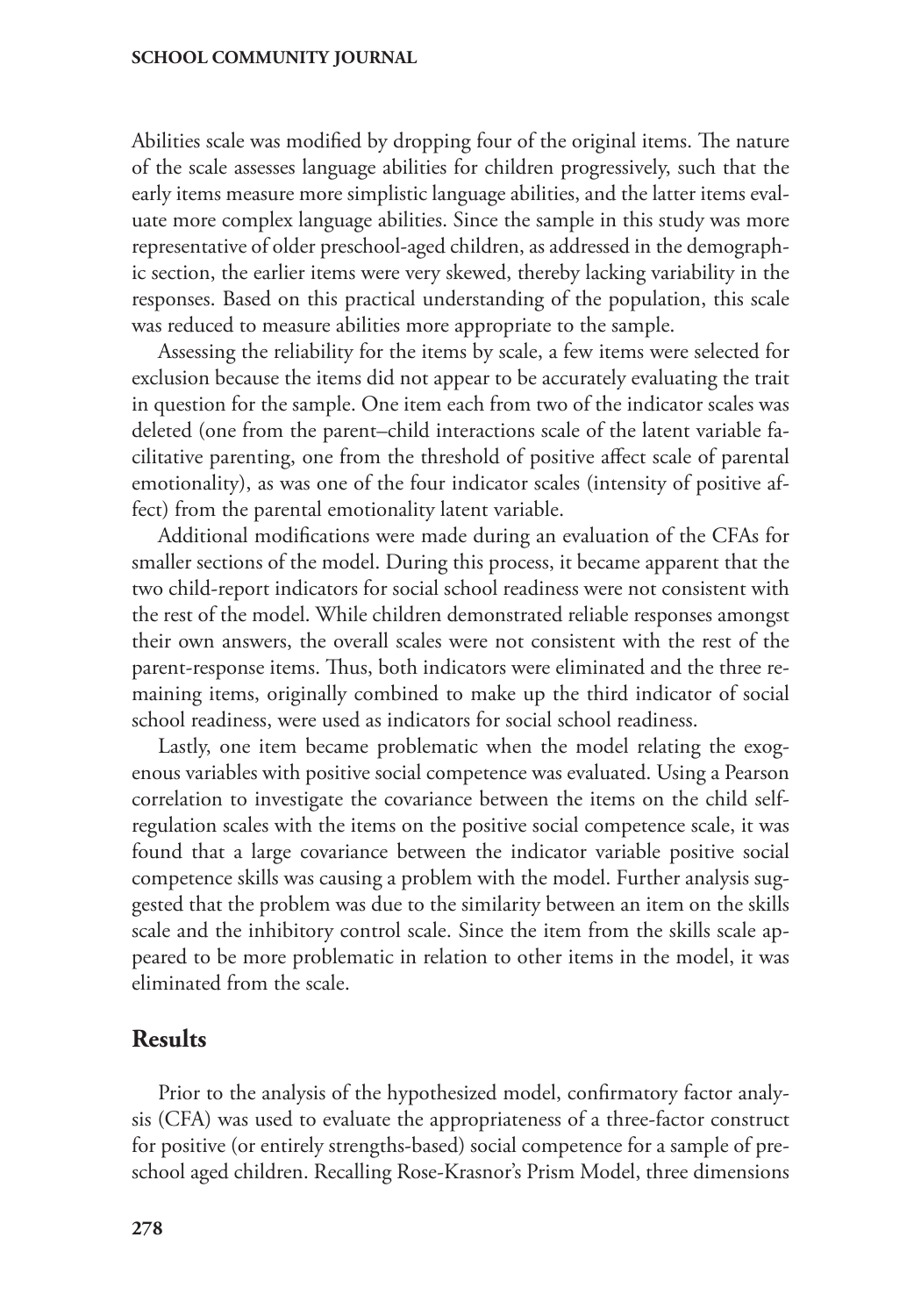of social competence are emphasized. The CFA for positive social competence as a three-factor model was analyzed. All of the squared multiple correlations were adequate for this model, ranging from .20 to .57. The completely standardized factor loadings were all significant at the .05 level, ranging from .45 to .75. The fit statistics for this model were  $\chi^2 = 49.42(32 \text{ df}, n = 159)$ ,  $p = .0001$ ; RMSEA = .06, NNFI = .97; CFI = .98, SRMR = .06. This model was a very good fitting model.

Additional steps were also taken prior to the analysis of the full model since preliminary analyses were especially important for this study because several of the latent variables included in the model grew from a theoretical understanding of research and thus had never been conceptualized or measured previously. Thus, CFA was utilized to assess the relationship between the indicator variables with each latent variable. The seven latent variables tested for the purposes of this study were as follows: Child's Self-Regulation, Early Language Abilities, Facilitative Parenting, Parental Emotionality, Positive Social Competence, Social School Readiness, and Self-Concept/Self-Esteem. Finally, smaller portions of the full model were tested to provide the researcher with a more detailed understanding of how sets of variables within the full model interact with one another. Furthermore, understanding the relationship between smaller sets of variables within the full model can bring to light possible modifications (explained above) required before the overall model was analyzed.

*Does the overall hypothesized model of preschool social competence fit the data from the sample?* In order to address the research question, the full structural model was analyzed using the software program LISREL 8.52. The full model with values for standardized factor loadings, gammas (matrix of coefficients of effects of exogenous latent variables on endogenous latent variables) and betas (matrix of coefficients of the effects among endogenous latent variables) is included in Figure 2. For the analysis of the full structural model, four gamma pathways were included from each exogenous variable to positive social competence, and two beta pathways were included from positive social competence to each of the other endogenous variables in the model.

#### Analysis of Full Model

SEM was conducted on the full model. No structural changes were made to the model. The originally theorized seven latent variables remained in the full model, and all theorized relationships stayed constant. This means the full measurement model consisted of 21 indicators associated with seven latent variables as originally hypothesized. All of the squared multiple correlations were adequate for this model, ranging from .23 to .70 for the y-variables and .27 to .78 for the x-variables. The completely standardized factor loadings were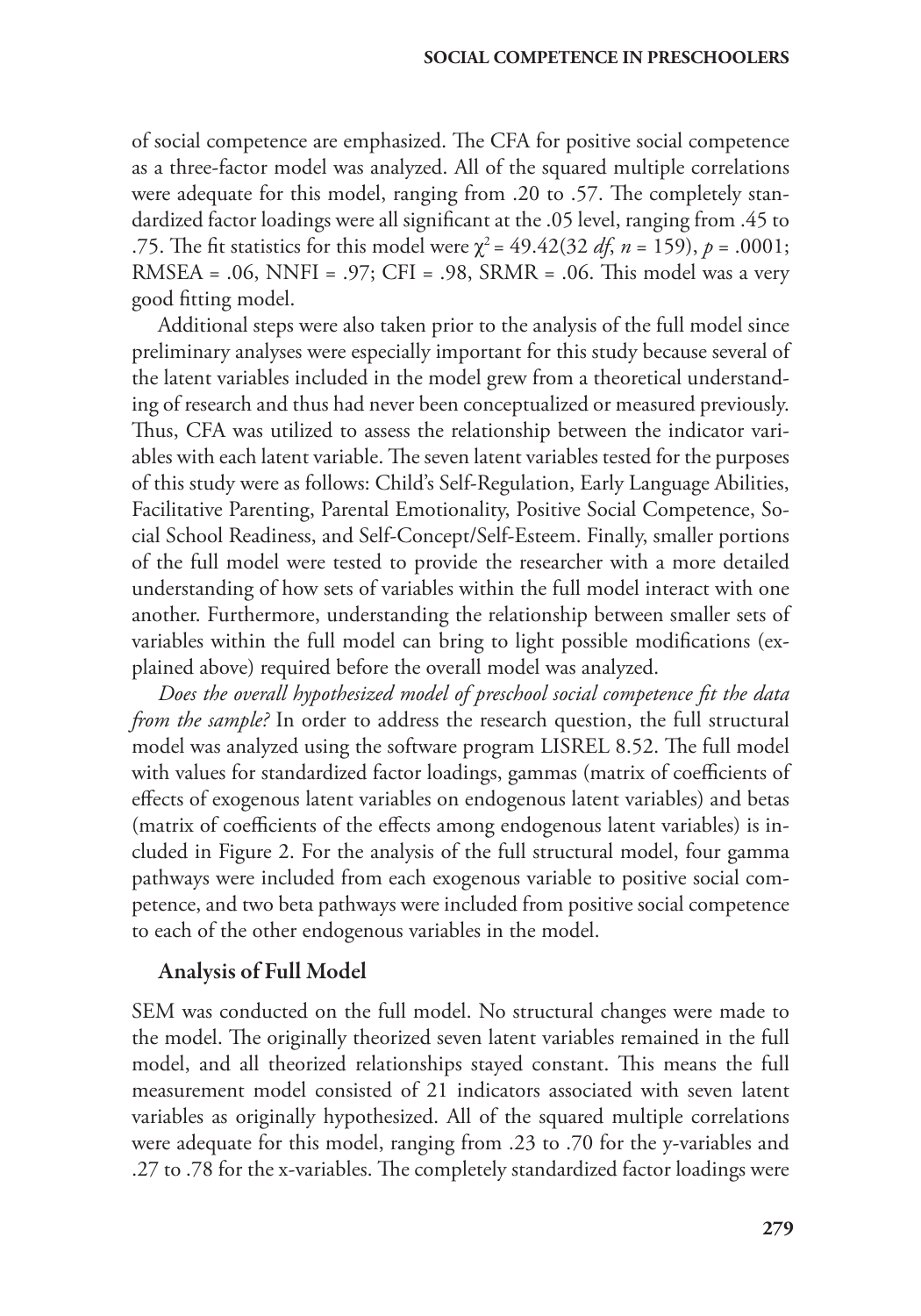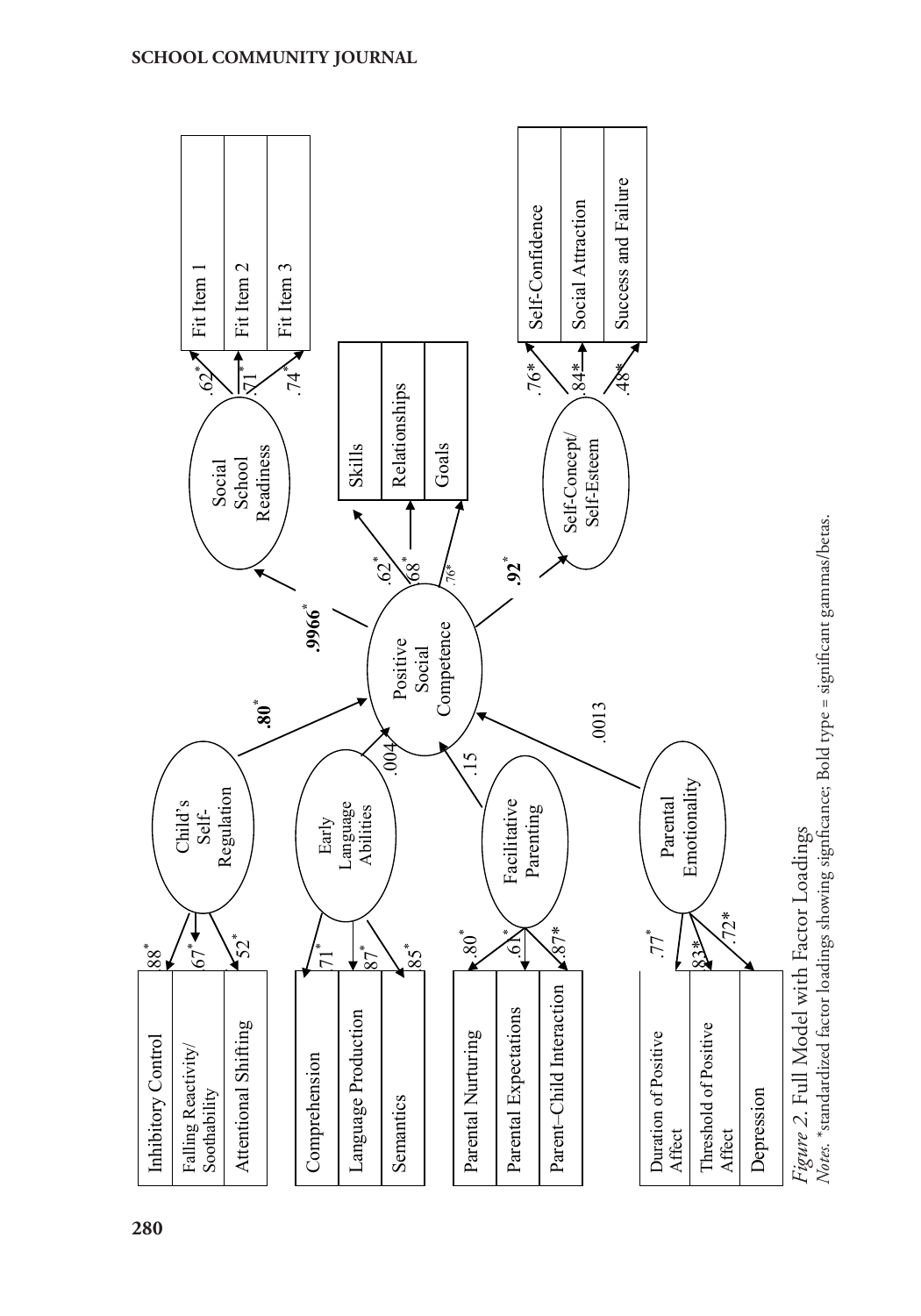all significant at the .05 level, ranging from .48 to .88. The paths from positive social competence to each endogenous latent variable (β) were also significant at the .05 level. One of the four paths from the exogenous variables to positive social competence  $(\lambda)$  was significant at the .05 level. The fit statistics for this model were  $\chi^2$  = 320.16 (177 *df*, *n* = 153), *p* < .0001; RMSEA = .07, NNFI = .96; CFI = .96, SRMR = .09. Although SRMR fell above the suggested value, three of the fit indices supported an overall good fitting model.

# **Discussion**

Significant pathways were found between Child's Self-Regulation and Positive Social Competence, and between Positive Social Competence and the two other endogenous variables in the model—Social School Readiness and Self-Concept/Self-Esteem. For this study, pathways leading to Positive Social Competence from the other exogenous variables were not found to be significant. This may suggest the link to increased social competence in preschoolers is most effectively developed through early regulation of emotions. In this study, self-regulation included the child's capacity to plan and to suppress inappropriate approach responses; to recover from peak stress, excitement, or general arousal; and to remain focused on task-related activities. These components may serve as a foundational basis for program development.

Furthermore, social competence in early childhood appears to be a precursor for increased self-esteem and social school readiness. This link is consistent with findings in prior research studies (Denham et al., 2003). Self-concept has been seen as influential in later success in many areas of life (Roberts, 2002). Supporting social competence in young children may be an avenue to increase this growth. Therefore, an increased effort in early intervention and early education programs to foster children's social competence could be an optimal method for children's later success academically and socially. Specifically, consistent with Pianta and Kraft-Sayer's (2003) research on school readiness, in this study, "fit" was found to be the best indicator for social school readiness. Therefore, readiness may be more appropriately determined by evaluating the fit between the classroom expectations and the child's abilities and needs, rather than a set of acquired skills and experiential knowledge. While few in schools have completely adopted this philosophy, views of several researchers suggest that readiness should be considered environmentally and as the collaborative responsibility of the child, the teacher, the school, the parents, and the community (McWayne et al., 2004; Pianta et al., 1999; Pianta & Kraft-Sayer, 2003). Thus, this model adds to our understanding of school readiness for young children.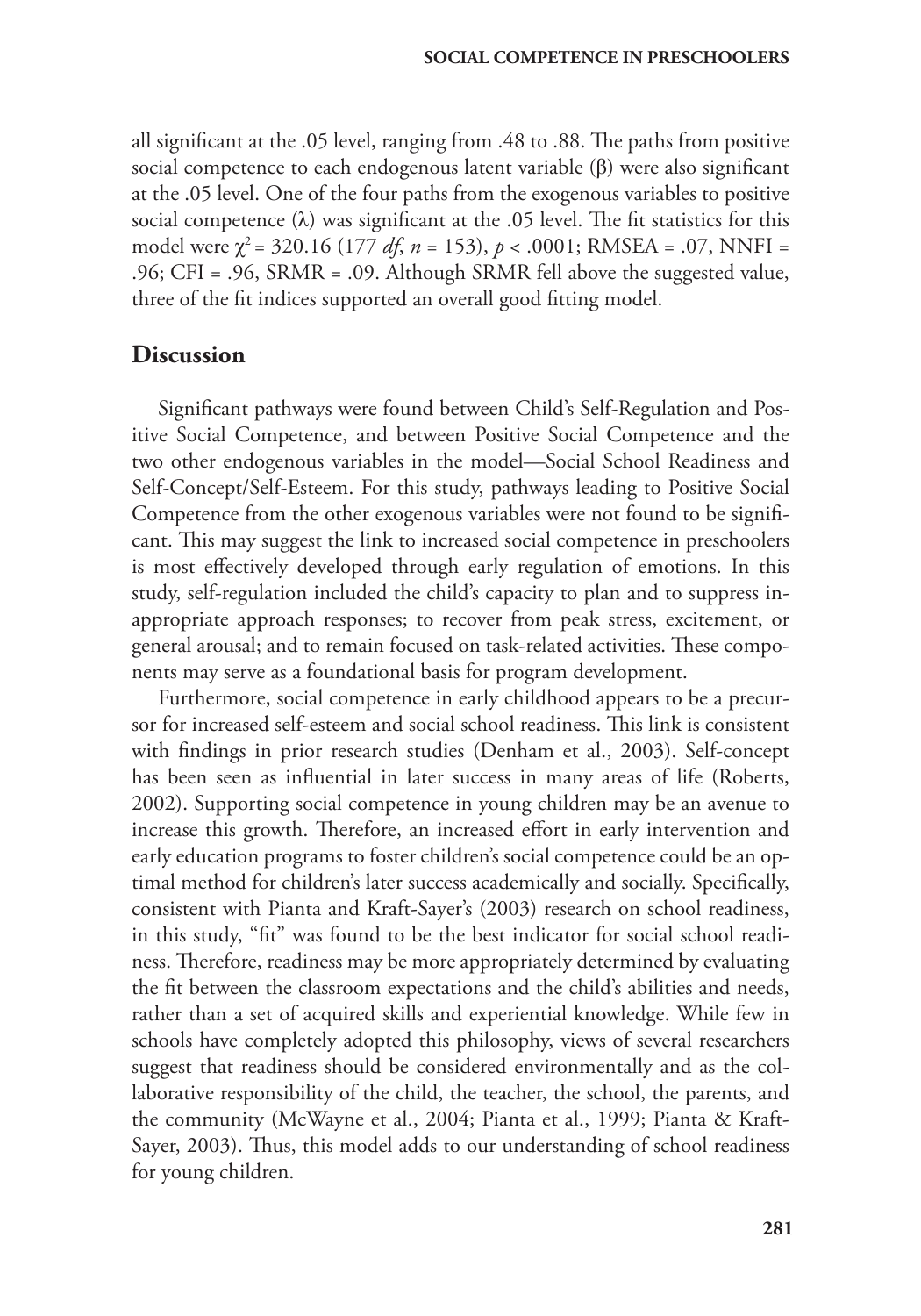While significant pathways were not found in this study related to early language abilities, facilitative parenting, or parental emotionality and social competence in preschoolers, these relationships could be explored in future research in order to better understand factors related to social competence. Future studies may consider operationalizing these variables differently, including additional response methods beyond parent report and a longer collection time in order to gain access to a larger number of participants.

This model could be replicated with a larger and more diverse population in order to demonstrate increased generalizability of the underlying theoretical structures. This could provide increased understanding of social competence across individuals from diverse ethnic backgrounds. Additionally, this study could be a step in the process of developing an entirely strengths-based assessment measure for social competence. This study could also lead to the development of more environmentally focused assessment measures for school readiness based on the concept of fit between the child and the setting. Followup studies could also incorporate teacher-report and child-report measures in addition to the parent-report measures.

Often in the past, definitions have minimized social competence to a lack of negative behaviors or a set of social skills. After completing the current study, I am suggesting a much broader definition of social competence. This type of definition is consistent with the ideas suggested by other researchers in the area of social competence (Chang et al., 2012). Pianta and Walsh (1998) suggested developing skills without considering the function served by current behaviors will not improve competence, stating "programs that teach isolated skills or try to enhance child characteristics (e.g., self-esteem, affective education) lack a strong empirical or theoretical basis for their goals and can be a waste of classroom time" (p. 412). Thus, for social competence and, more specifically, positive social competence, I would suggest the following definition: Positive social competence is a combination of knowledge and appropriate implementation of social skills, abilities to enable a child to have positive relationships with peers and adults, and drive and attainment of goals which serve as a foundation for increased self-esteem and readiness for school success from a social vantage point.

In this study, the ultimate operationalized definition for social school readiness became the idea of fit in the school. Coopersmith and Gilberts (1982) measured the child's fit by looking at how well the child demonstrated behaviors conducive to classroom learning. In 1988, the NAEYC disseminated the following suggestions for ensuring children have a successful start in school: (1) all children should start school based on age instead of what they already know, (2) ratios of teachers to children in classrooms should be low enough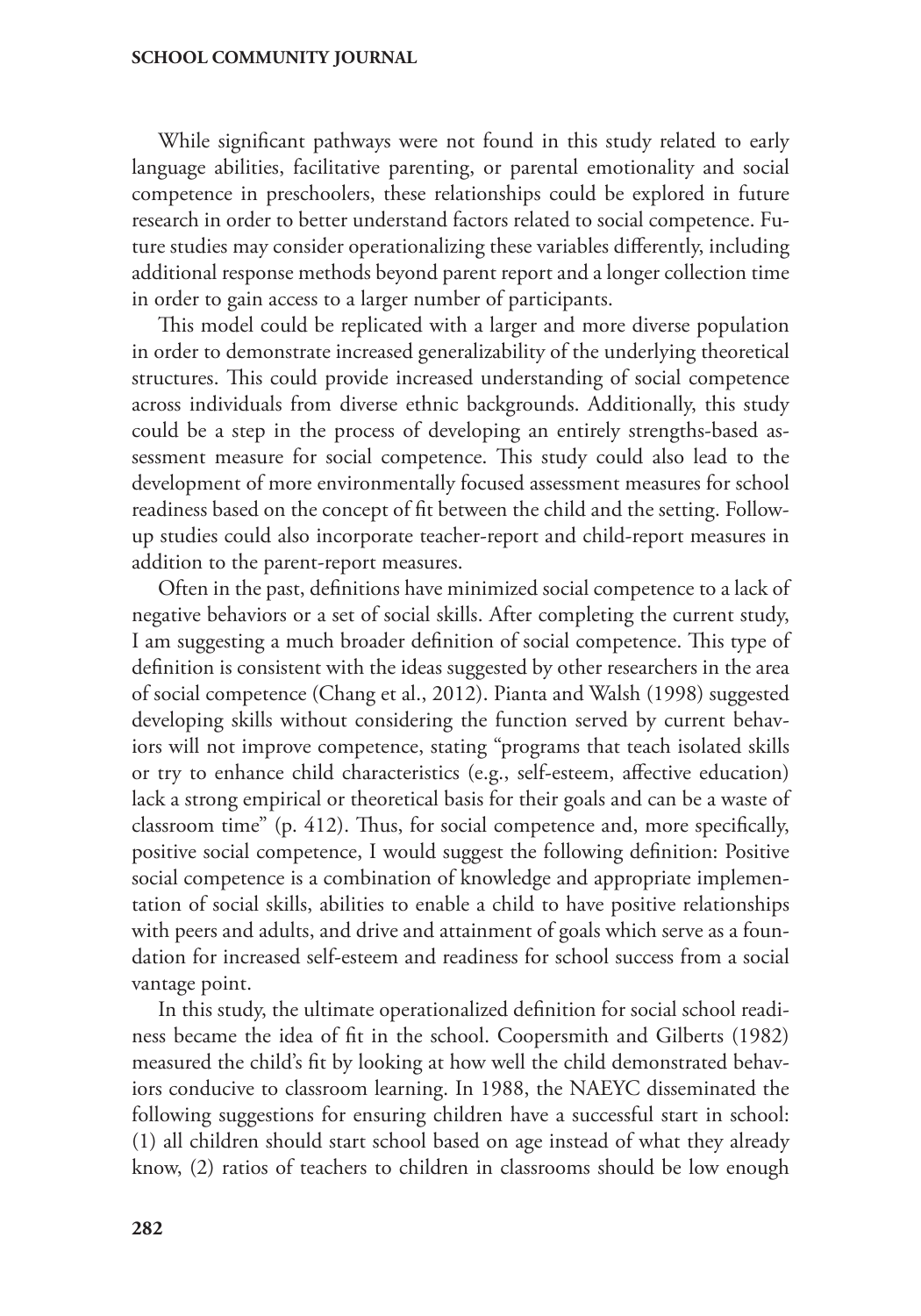to allow for individualized instruction, (3) groups should change frequently and be flexible, (4) children should be able to progress at their own pace, and (5) the curriculum should be appropriate for the age and developmental level of the students (as cited in Gullo, 1994). Continuing to promote a more environmental perspective of "readiness," Pianta and Kraft-Sayre (2003) suggested establishing four critical connections to promote successful transitions to school: the family–school connection, the child–school connection, the peer connection, and the community connection. Some current research suggests emphasizing readiness as an environmental construct. Specifically, researchers suggest teachers be trained to support competence in the classroom to promote increases in sociability and well-being (Gaspar De Matos et al., 2012) and teachers and administrators should emphasize the individualized emotional and instructional needs in their classrooms (Vitiello, Moas, Henderson, Greenfield, & Munis, 2012). Yet, the inclusion of true environmental fit as a priority of the whole school community when evaluating readiness of children entering kindergarten is seldom used. More research is needed to obtain a better understanding of fit so that more appropriate measures can be developed to assess readiness.

#### Implications

The results of this study serve to broaden our understanding of social competence in preschool populations in a variety of ways. First, the study demonstrated that social competence could be successfully operationalized as an entirely positive construct. Also, significant links were found between the child's ability to regulate his or her emotions and increased social competence. Social competence development was found to be an important predictor for readiness for school from a social standpoint as well as for the development of self-esteem. Most importantly, social competence in preschool populations could be effectively modeled using the variables contained in the model.

This study can be a driving force toward social and academic advancements for young children. Specifically, educators should use a broadened definition of social competence when evaluating children's abilities in the classroom rather than only assessing one portion of the construct (e.g., social skills). Additionally, educators should be looking for what they want to see in children (e.g., positive interaction skills, mastery motivation/drive toward goals, social problem-solving) rather than assuming children are socially competent because they don't demonstrate negative aspects of behavior. This means being thoughtful when choosing assessment measures to evaluate social competence in children. Additionally, this more comprehensive and strengths-based understanding of social competence can drive program development to help support children in learning and demonstrating increased social competence.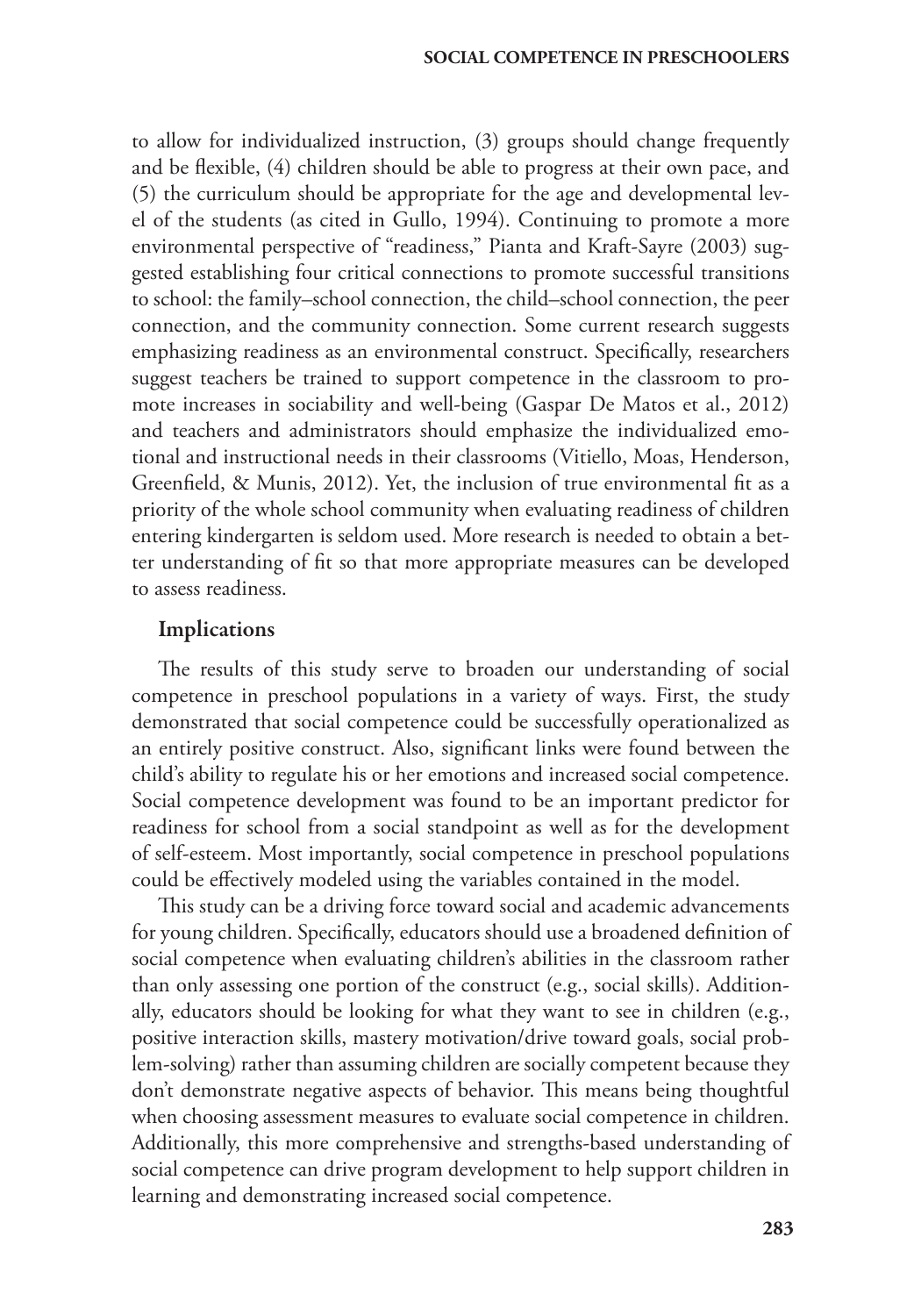Developing programs based on an entirely strengths-based structure of social competence can also foster positive family–school relationships. Specifically, hearing strengths and next steps for success allows parents to be more open to ongoing communication rather than having communications with the school focused on the "cant's" and weaknesses. Communicating with parents focusing on strengths of the child and the whole family builds positive feelings in the families and allows for more willingness to communicate with school personnel (Blitz, Kida, Gresham, & Bronstein, 2013). Outlining several advantages of strengths-based assessment processes, Nickerson and Fishman (2013) note that strengths-based practices increase trust and supportiveness in parent–student– professional relationships. While working as a school psychologist, I saw this firsthand, as evidenced by the drastic increase in participation in our IEP meetings when we transitioned to a strengths-based model of information sharing.

This model has also presented some additional practical applications for educators. Specifically, the emphasis on early development of self-regulation skills should remain at the forefront, and we, as educators, should be thoughtful when considering school readiness. This project suggests that we should be thinking of school readiness as an environmental construct, and evaluating the fit of the child and the system when placing children. Children may demonstrate school-related skill sets (such as understanding of numbers and colors), but this author would suggest that is not enough. Children should be in a setting where they are able to thrive because the setting and their personal strengths are aligned. Future studies should continue to explore a more comprehensive and strengths-based model of social competence in the early years, and programming should be aligned with this model to support better social and academic success for children.

# **References**

- Altay, F. B., & Gure, A. (2012). Relationships among the parenting styles and the social competence and prosocial behaviors of the children who are attending state and private preschools. *Educational Sciences: Theory & Practice, 12*(4), 2712–2718.
- American Psychiatric Association. (2000). *Diagnostic and statistical manual of mental disorders* (4th ed.). Washington, DC: Author.
- Arsenio, W. F., & Lemerise, E. A. (2001). Varieties of childhood bullying: Values, emotion processes, and social competence. *Social Development, 10*(1), 59–73.
- Barone, L., & Lionetti, F. (2012). Attachment and social competence: A study using MCAST in low-risk Italian preschoolers. *Attachment & Human Development, 14*(4), 391–403. doi: 10.1080/14616734.2012.691653
- Bates, L., Luster, T., & Vandenbelt, M. (2003). Factors related to social competence in elementary school among children of adolescent mothers. *Social Development, 12*(1), 107–124.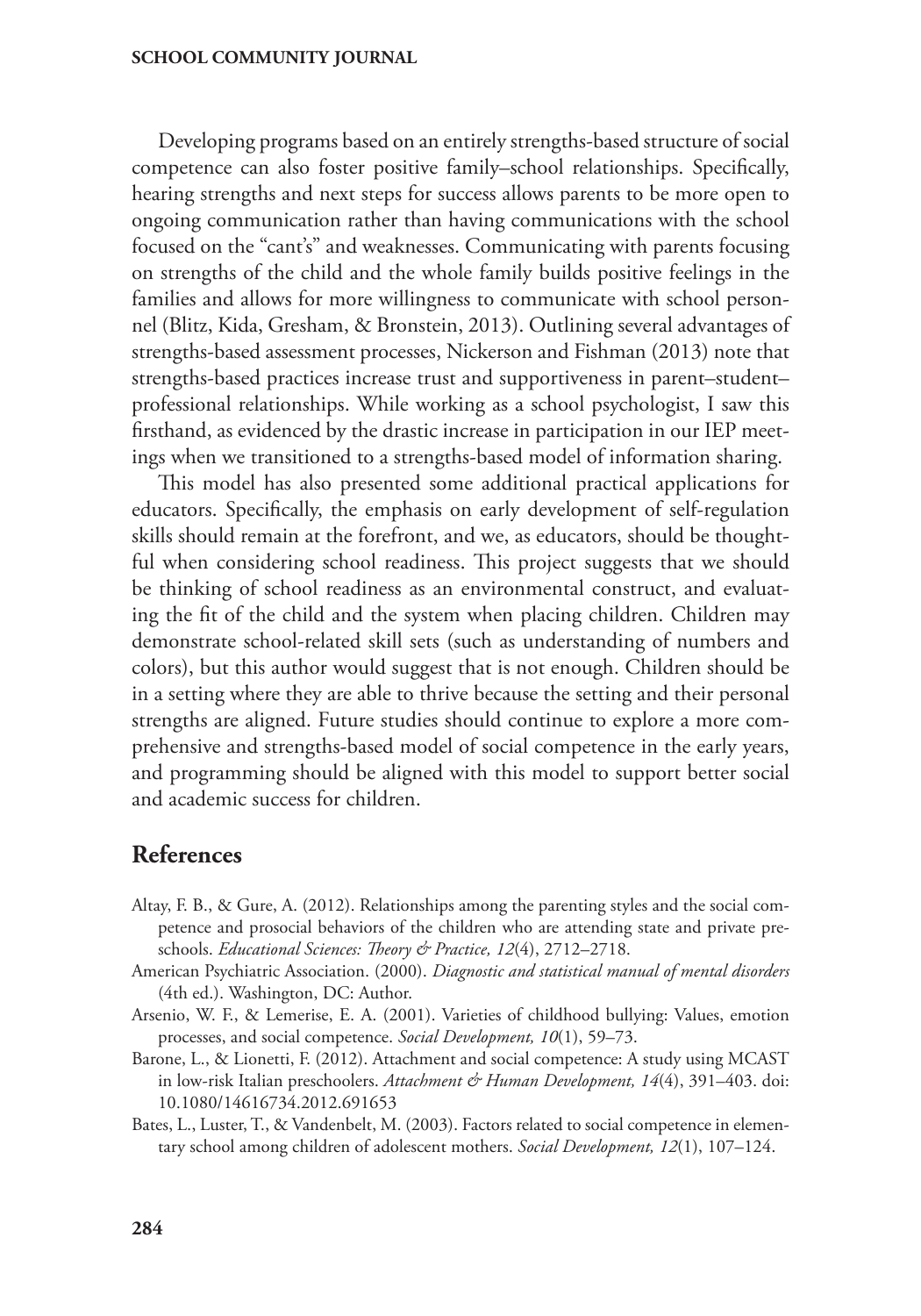- Bierman, K. L., Domitrovich, C. E., Nix, R. L., Gest, S. D., Welsh, J. A., Greenberg, M. T.,… Gill, S. (2008). Promoting academic and social–emotional school readiness: The Head Start REDI program. *Child Development, 79*(6), 1802–1817.
- Blair, C. (2002). School readiness: Integrating cognition and emotion in a neurobiological conceptualization of children's functioning at school entry. *American Psychologist, 57*(2), 111–127.
- Blitz, L. V., Kida, L., Gresham, M., & Bronstein, L. R. (2013). Prevention through collaboration: Family engagement with rural schools and families living in poverty. *Families in Society: The Journal of Contemporary Social Services, 94*(3), 157–165. doi:10.1606/1044- 3894.4306
- Boyer, B. P., & Nelson, J. A. (2015). Longitudinal associations of childhood parenting and adolescent health: The mediating influence of social competence. *Child Development, 86*(3), 828–843. doi:10.1111/cdev.12347
- Bredekamp, S., & Copple, C. (Eds.). (1997). *Developmentally appropriate practice in early childhood programs.* Washington, DC: National Association for the Education of Young Children.
- Brenner, V., & Fox, R. A. (1998). Parental discipline and behavior problems in young children. *The Journal of Genetic Psychology, 159*(2), 251–256.
- Brenner, V., & Fox, R. A. (1999). An empirically derived classification of parenting practices. *Journal of Genetic Psychology, 160*(3), 343–357.
- Brody, G. H., Murry, V. M., Kim, S., & Brown, A. C. (2002). Longitudinal pathways to competence and psychological adjustment among African American children living in rural single-parent households. *Child Development, 73*(5), 1505–1516.
- Campbell, J. J., Lamb, M. E., & Hwang, C. P. (2000). Early child-care experiences and children's social competence between 1½ and 15 years of age. *Applied Developmental Science, 4*(3), 166–175.
- Carlson, E. N., & DesJardins, N. M. L. (2015). Do mean guys always finish first or just say that they do? Narcissists' awareness of their social status and popularity over time. *Personality and Social Psychology Bulletin, 41*(7), 901–917. doi:10.1177/0146167215581712
- Chang, H., Shelleby, E. C., Cheong, J., & Shaw, D. S. (2012). Cumulative risk, negative emotionality, and emotion regulation as predictors of social competence in transition to middle school: A mediated moderation model. *Social Development, 24*(4), 780–800. doi:10. 1111/j.1467-9507.2011.00648.x
- Chen, X., Zhang, G., Chen, H., & Li, D. (2012). Performance on delay tasks in early childhood predicted socioemotional and school adjustment nine years later: A longitudinal study in Chinese children. *International Perspectives in Psychology: Research, Practice, Consultation, 1*(1), 3–14. doi:10.1037/a0026363
- Cicirelli, V. (1977). *Purdue Social Attitude Scales for Preschool Children* (PSASPC). Princeton, NJ: Educational Testing Service.
- Clawson, M. A., & Robila, M. (2001). Relations between parenting style and children's play behavior. *The Journal of Early Education and Family Review, 8*(3), 13–19.
- Cohen, R . J., & Swerdlik, M. E. (1999). *Psychological testing and assessment: An introduction to tests and measurement* (4th ed.)*.* Mountain View, CA: Mayfield Publishing.
- Coopersmith, S., & Gilberts, R. (1982). *BASE: Behavioral academic self-esteem, a rating scale.*  Palo Alto, CA: Consulting Psychologists Press.
- Darling, N. (1999). *Parenting style and its correlates.* Washington, DC: Office of Educational Research and Improvement. (ERIC No. ED427896)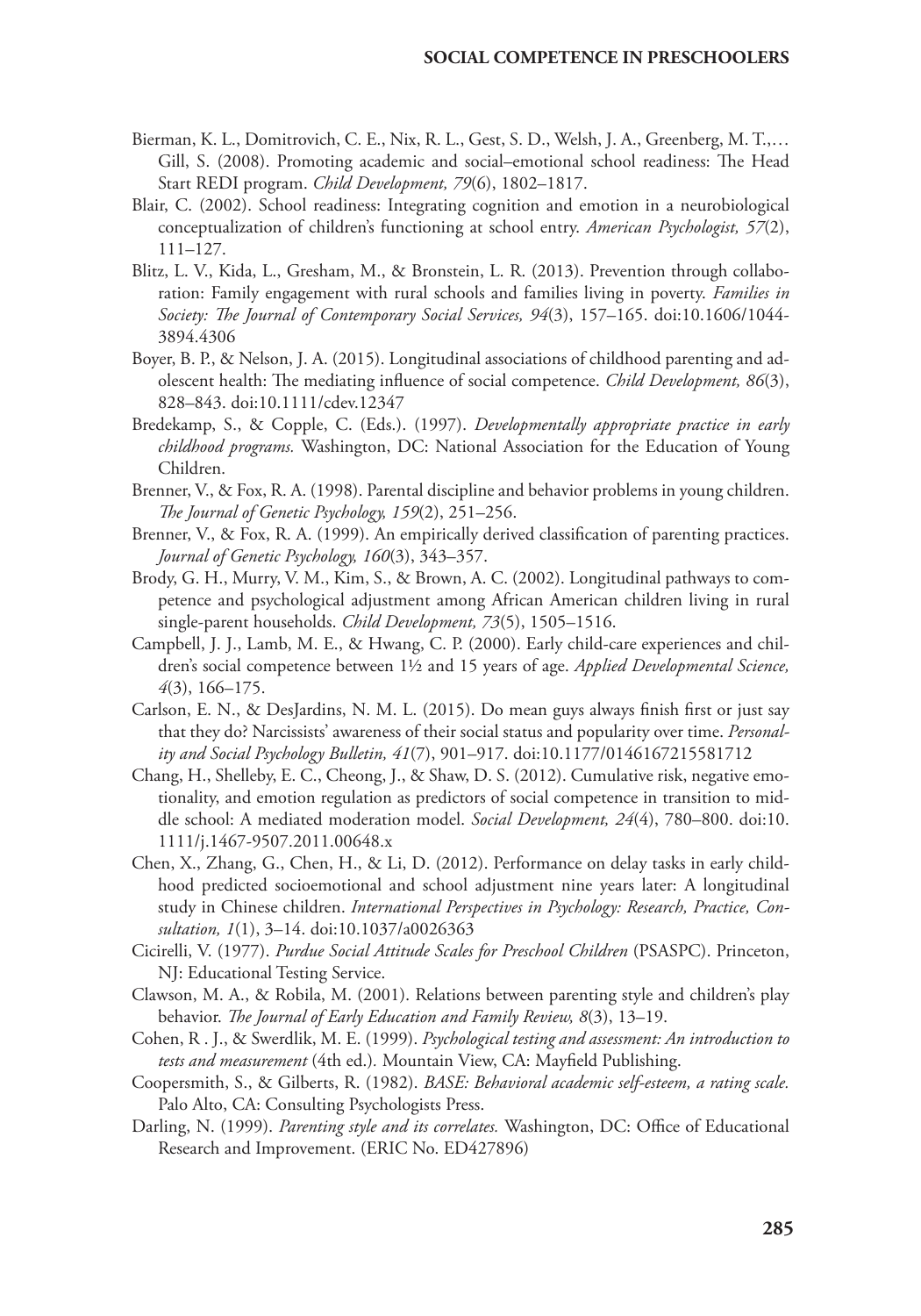- Degangi, G. A., Breinbauer, G. A., Roosevelt, J. D., Porges, S., & Greenspan, S. (2000). Prediction of childhood problems at three years in children experiencing disorders of regulation during infancy. *Infant Mental Health Journal, 21*(3), 156–175.
- Denham, S. A., Blair, K. A., DeMulder, E., Levitas, J., Sawyer, K., Auerbach-Major, S., & Queenan, P. (2003). Preschool emotional competence: Pathway to social competence? *Child Development, 74*(1), 238–256.
- Denham, S., Mason, T., Caverly, S., Schmidt, M., Hackney, R., Caswell, C., & DeMulder, E. (2001). Preschoolers at play: Co-socialisers of emotional and social competence*. International Journal of Behavioral Development*, *25*(4), 290–301.
- Egan, S. K., & Perry, D. G. (1998). Does low self-regard invite victimization? *Developmental Psychology, 34*(2), 299–309.
- Eisenberg, N., Fabes, R. A., & Murphy, B. C. (1996). Parents' reactions to children's negative emotions: Relations to children's social competence and comforting behavior. *Child Development, 67*, 2227–2247.
- Ellwein, M. C., Walsh, D. J., Eads, G. M., & Miller, A. K. (1991). Using readiness tests to route kindergarten students: The snarled intersection of psychometrics, policy, and practice. *Educational Evaluation and Policy Analysis*, *13*(2), 159–175.
- Emanoil, P. (2000, Winter). Control yourself! Social and emotional skill development in preschoolers. *Human Ecology,* 9–11.
- Erdley, C. A., & Asher, S. R. (1999). A social goals perspective on children's social competence. *Journal of Emotional & Behavioral Disorders, 7*(3), 156–168.
- Erhart, A. C. (2014). *Evaluating the predictive validity of academic and social–emotional screening assessments for measuring academic and social–emotional success at the end of first grade*  (Doctoral dissertation). Temple University, Philadelphia, PA. (ERIC No. ED554131)
- Evans, D. E., & Rothbart, M. K. (2007). *Adult Temperament Questionnaire*. Retrieved from <http://www.bowdoin.edu/faculty/s/sputnam/rothbart/pdf/>
- Fabes, R. A., Leonard, S. A., Kupanoff, K., & Martin, C. L. (2001). Parental coping with children's negative emotions: Relations with children's emotional and social responding. *Child Development, 72*(3), 907–920.
- Fabes, R. A., Martin, C. L., Hanish, L. D., Anders, M. C., & Madden-Derdich, D. A. (2003). Early school competence: The roles of sex-segregated play and effortful control*. Developmental Psychology*, *39*(5), 848–858.
- Fox, R. A. (1994). *Parent behavior checklist.* Traverse City, MI: Clinical Psychology Publishing.
- Gagnon, S. G., Huelsman, T. J., Reichard, A. E., Kiddler-Ashley, P., Griggs, M. S., Struby, J., & Bollinger, J. (2014). Help me play! Parental behaviors, child temperament, and preschool peer play. *Journal of Child and Family Studies, 23*, 872–884. doi:10.1007/s10826- 013-9743-0
- Gaspar De Matos, M., Gaspar, T., Ferreira, M., Tome, G., Camacho, I., Reis, M.,…Ramiro, L. (2012). Keeping a focus on self-regulation and competence: "Find your own style," A school-based program targeting at-risk adolescents. *Journal of Cognitive and Behavioral Psychotherapies, 12*(1), 39–48.
- Gullo, D. F. (1994). *Understanding assessment and evaluation in early childhood education.* New York, NY: Teachers College Press.
- Halberstadt, A. G., Denham, S. A., & Dunsmore, J. C. (2001). Affective social competence. *Social Development, 10*(1), 79–119.
- Healy, K. L., Sanders, M. R., & Iyer, A. (2015). Parenting practices, children's peer relationships, and being bullied at school. *Journal of Child and Family Studies, 24*, 127–140. doi: 10.1007/s10826-013-9820-4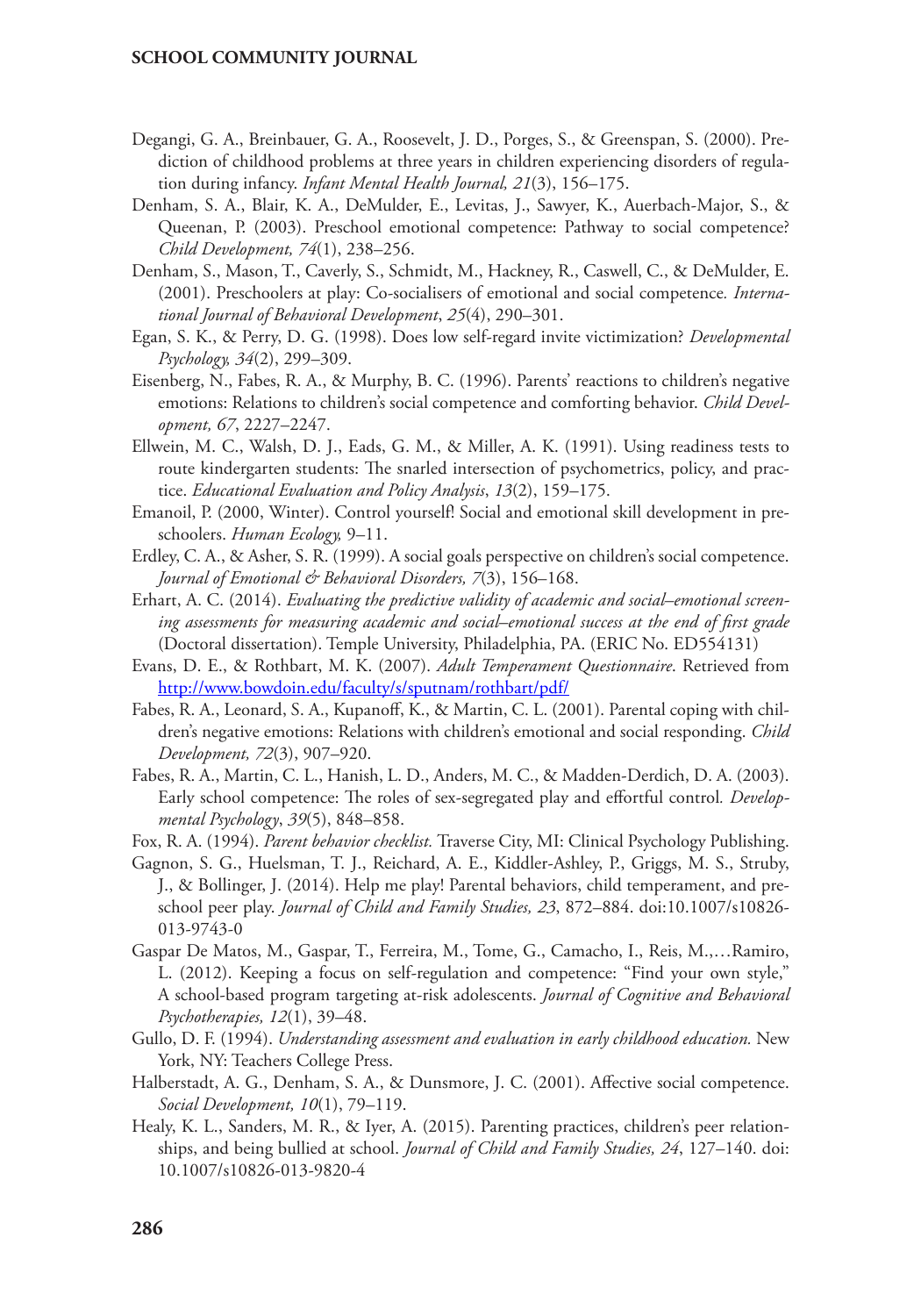- Hedenbro, M., & Rydelius, P. (2013). Early interaction between infants and their parents predicts social competence at the age of four. *Foundation Acta Pediatrica*, *103*, 268–274. doi:10.1111/apa.12512
- Houck, G. M. (1999). The measurement of child characteristics from infancy to toddlerhood: Temperament, developmental competence, self-concept, and social competence*. Issues in Comprehensive Pediatric Nursing*, *22*, 101–127.
- Houck, G. M., & LeCuyer-Maus, E. A. (2002). Maternal limit-setting patterns and toddler development of self-concept and social competence*. Issues in Pediatric Nursing*, *25*, 21–41.
- Houck, G. M., & Spegman, A. M. (1999). The development of self: Theoretical understanding and conceptual underpinnings. *Infants & Young Children, 12*, 1–16.
- Howell, K. H., Graham-Bermann, S. A., Czyz, E., & Lilly, M. (2010). Assessing resilience in preschool children exposed to intimate partner violence. *Violence and Victims, 25*(2), 150–164.
- Hox, J. J., & Bechger, T. M. (2007). An introduction to structural equation modeling. *Family Science Review, 11,* 354–373.
- Kantor, R., Elgas, P. M., & Fernie, D. E. (1993). Cultural knowledge and social competence within a preschool peer culture group. *Early Childhood Research Quarterly, 8*, 125–147.
- Keith, T. Z. (1999). Structural equation modeling in school psychology. In C. R. Reynolds & T. B. Gutkin (Eds.), *The handbook of school psychology* (3rd ed.)*.* New York, NY: Wiley.
- La Paro, K. M., Olsen, K., & Pianta, R. C. (2002). Special education eligibility: Developmental precursors over the first three years of life. *Exceptional Children, 69*(1), 55–66.
- Linder, T. (1993). *Transdisciplinary Play-Based Assessment: A functional approach to working with young children* (Rev. ed.)*.* Baltimore, MD: Paul H. Brookes.
- McCabe, P. C., & Meller, P. J. (2004). The relationship between language and social competence: How language impairment affects social growth*. Psychology in the Schools*, *41*(3), 313–321. doi:10.1002/pits.10161
- McClelland, M. M., & Morrison, F. J. (2003). The emergence of learning-related social skills in preschool children*. Early Childhood Research Quarterly*, *18*, 206–224.
- McConnell, S. R., & Odom, S. L. (1999). A multimeasure performance-based assessment of social competence in young children with disabilities. *Topics in Early Childhood Special Education, 19*(2), 67–75.
- McDowell, D. J., Parke, R. D., & Spitzer, S. (2002). Parent and child cognitive representations of social situations and children's social competence. *Social Development, 11*(4), 469–486.
- McWayne, C. M., Fantuzzo, J. W., & McDermott, P. A. (2004). Preschool competency in context: An investigation of child competencies to early academic success. *Developmental Psychology, 40*(4), 633–645.
- Merrell, K. W., Streeter, A. L., Boelter, E. W., Caldarella, P., & Gentry, A. (2001). Validity of the Home and Community Social Behavior Scales: Comparisons with five behavior-rating scales. *Psychology in the Schools, 38*(4), 313–325.
- Miller, J. W. (2013). The role of sociability self-concept in the relationship between exposure to and concern about aggression in middle school. *RMLE Online, 36*(7).
- Mota, C. P., & Matos, P. M. (2013). Peer attachment, coping, and self-esteem in institutionalized adolescents: The mediating role of social skills. *European Journal of Psychology of Education, 28*(1), 87–100. doi:10.1007/s10212-012-0103-z
- Myers, C. L., & McBride, S. L. (1996). Transdisciplinary, play-based assessment in early childhood special education: An examination of social validity. *Topics in Early Childhood Special Education, 16*(1), 102–127.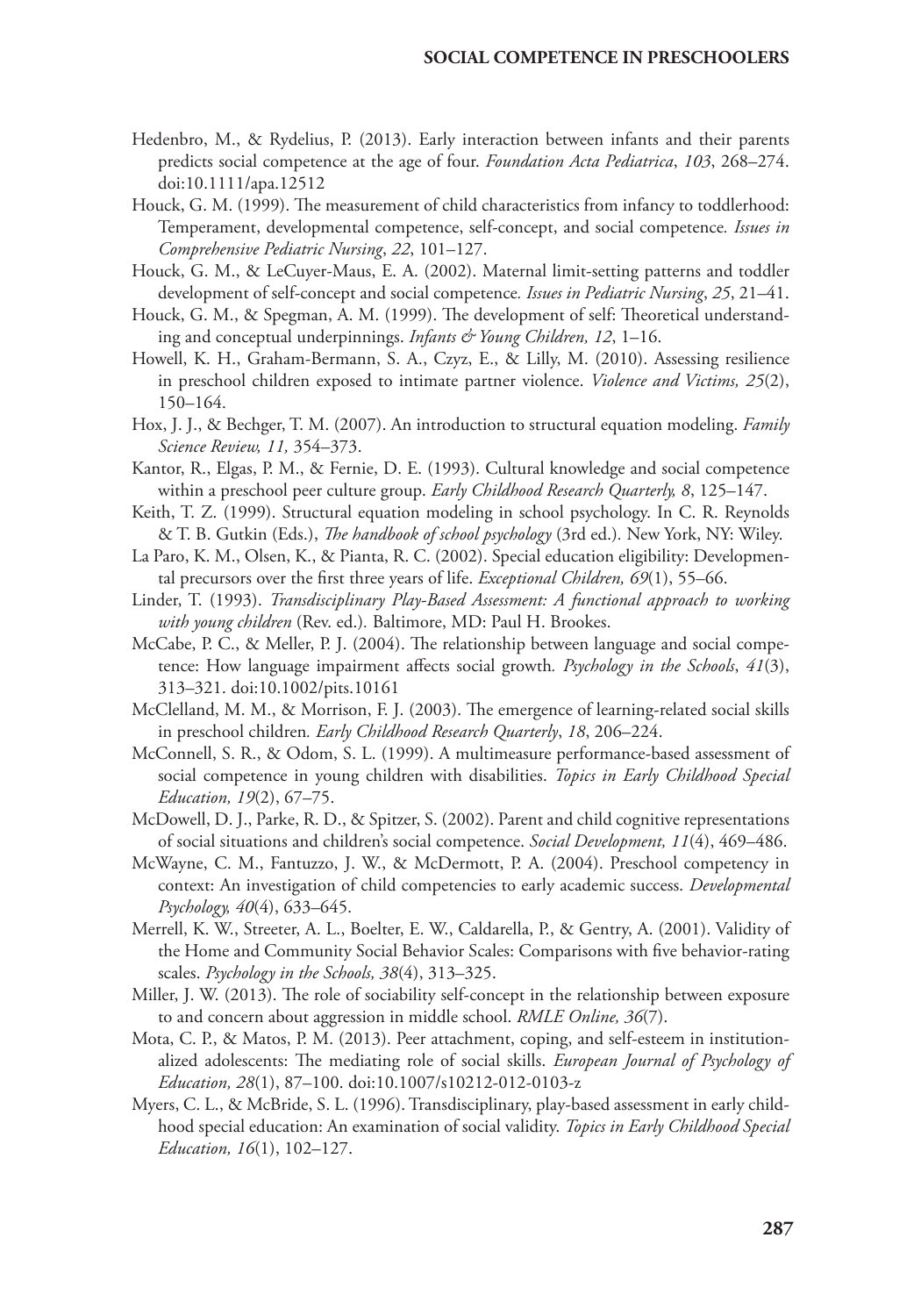- Nicholson, B., Anderson, M., Fox, R., & Brenner, V. (2002). One family at a time: A prevention program for at-risk parents. *Journal of Counseling & Development, 80*(3), 362–372.
- Nickerson, A. B., & Fishman, C. E. (2013). Promoting mental health and resilience through strength-based assessment in U.S. schools. *Educational and Child Psychology, 30*(4), 7–17.
- Oh, W., Park, E. S., Suk, M. H., Song, D. H., & Im, Y. (2012). Parenting of children with ADHD in South Korea: The role of socioemotional development of children with ADHD. *Journal of Clinical Nursing, 21*, 1932–1942.
- Pianta, R. C., Cox, M. J., Taylor, L., & Early, D. (1999). Kindergarten teachers' practices related to the transition to school: Results of a national survey. *The Elementary School Journal, 100*(1), 71–86.
- Pianta, R. C., & Kraft-Sayre, M. (2003). *Successful kindergarten transitions: Your guide to connecting children, families, & schools.* Baltimore, MD: Paul H. Brookes.
- Pianta, R. C., & La Paro, K. (2003). Improving early school success. *Educational Leadership, 60*(7), 24–30.
- Pianta, R. C., & Walsh, D. J. (1998). Applying the construct of resilience in schools: Cautions from a developmental systems perspective. *School Psychology Review, 27*(3), 407–418.
- Qi, C. H., & Kaiser, A. P. (2004). Problem behaviors of low-income children with language delays: An observational study. *Journal of Speech, Language, and Hearing Research, 47*, 595– 609.
- Rimm-Kaufman, S. E., Pianta, R. C., & Cox, M. J. (2000). Teachers' judgments of problems in the transition to kindergarten. *Early Childhood Research Quarterly, 15*(2), 147–166.
- Roberts, R. (2002). *Self-esteem and early learning* (2nd ed.)*.* Thousand Oaks, CA: Sage.
- Rose-Krasnor, L. (1997). The nature of social competence: A theoretical review. *Social Development, 6*(1), 111–135.
- Rose-Krasnor, L., Rubin, K. H., Booth, C. L., & Coplan, R. (1996). The relation of maternal directiveness and child attachment security to social competence in preschoolers. *International Journal of Behavioral Development*, *19*(2), 309–325.
- Rothbart, M. (2000). *Children's Behavior Questionnaire Short Form* (CBQ–SF). Retrieved from <http://www.bowdoin.edu/faculty/s/sputnam/rothbart/pdf/>
- Sabol, T. J., & Pianta, R. C. (2012). Patterns of school readiness forecast achievement and socioemotional development at the end of elementary school. *Child Development, 83*(1), 282–299. doi:10.1111/j.1467-8624.2011.01678.x
- Sawyer, K. S., Denham, S., DeMulder, E., Blair, K., Auerbach-Major, S., & Levitas, J. (2002). The contribution of older siblings' reactions to emotions to preschoolers' emotional and social competence. *Marriage & Family Review, 34*(3–4), 183–212.
- Schell, A., Albers, L., von Kries, R., Hillenbrand, C., & Hinnemann, T. (2015). Preventing behavioral disorders via supporting social and emotional competence at preschool age. *Deutsches Aerzteblatt International, 112*, 647–654. doi:10.3238/arztebl.2015.0647
- Schmidt, M. E., DeMulder, E. K., & Denham, S. A. (2002). Kindergarten social–emotional competence: Developmental predictors and psychosocial implications. *Early Child Development and Care, 172*, 451–462.
- Sommer, K. S., Whitman, T. L., Borkowski, J. G., Gondoli, D. M., Burke, J., Maxwell, S. E., & Weed, K. (2000). Parental maternal predictors of cognitive and emotional delays in children of adolescent mothers. *Adolescence, 35*(137), 87–113.
- Squires, J., Potter, L. W., & Bricker, D. (1999). *The ASQ user's guide for the Ages and Stages Questionnaire: A parent-completed, child monitoring system* (2nd ed.). Baltimore, MD: Paul H. Brookes.